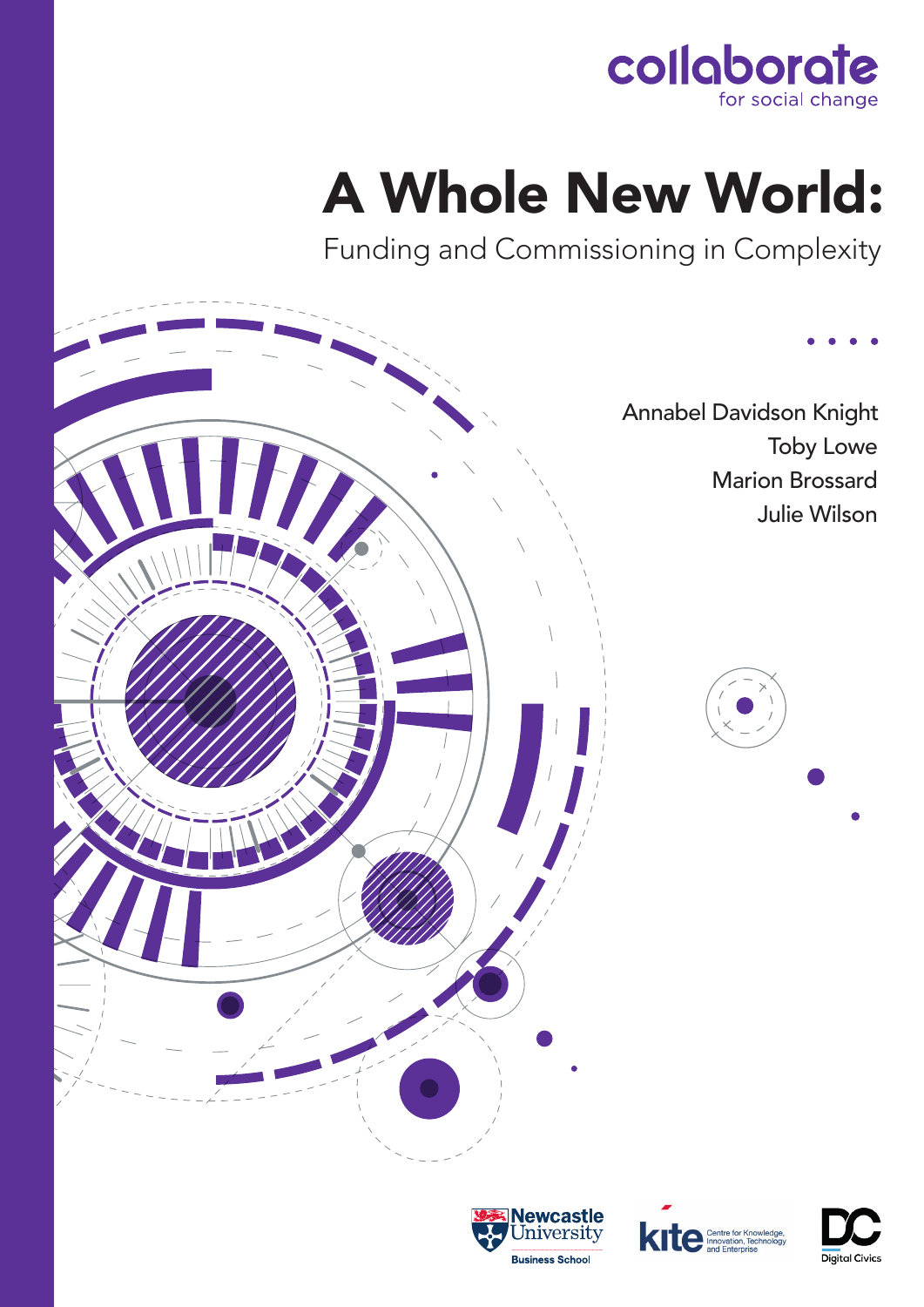## ABOUT THE AUTHORS

### About Collaborate

Collaborate is a social consultancy that helps services to the public to collaborate to tackle complex social challenges.

Issues such as rising inequality, multiple needs, devolution and fairer economic growth require collaborative responses. We create partnerships that get beyond traditional silos to deliver credible change on the ground.

We are values-led, not for profit and driven by a belief in the power of collaborative services as a force for social and economic progress. Our clients and partners span local government, NHS, civil society and the private sector. For more information, see collaboratecic.com

## About Newcastle University

This research has been supported by KITE (Centre for Knowledge Innovation Technology and Enterprise) and Open Lab at Newcastle University.

KITE is located in the Newcastle University Business School with links across the University. It has expertise in the areas of: innovation, entrepreneurship, information systems and collaboration/ partnership. KITE provides a focus for the University's relationships with the worlds of policy and practice in these areas, and its members make significant contributions to academic debates and influence thinking in business, government and third sector bodies at local, national and international scales.

Open Lab is a human-computer interaction, social and ubiquitous computing research group in the School of Computing Science. It has a particular expertise in the configuration and conduct of crossdisciplinary research and application of digital technologies to real-world problems ranging from health and social care, to the creative industries, education, and local democracy. At the heart of all Open Lab's research is a commitment to the experience-centred and participatory design of digital technologies that enhance rather than diminish our experience of the world.

## ABOUT THE FUNDER

The Big Lottery Fund is the largest funder of community activity in the UK. It puts people in the lead to improve their lives and communities, often through small, local projects.

It is responsible for giving out 40% of the money raised by National Lottery players for good causes. Last year it awarded £583 million and supported around 12,000 projects across the UK for health, education, environment and charitable purposes.

Since June 2004 it has awarded over £8 billion to projects that change the lives of millions of people.

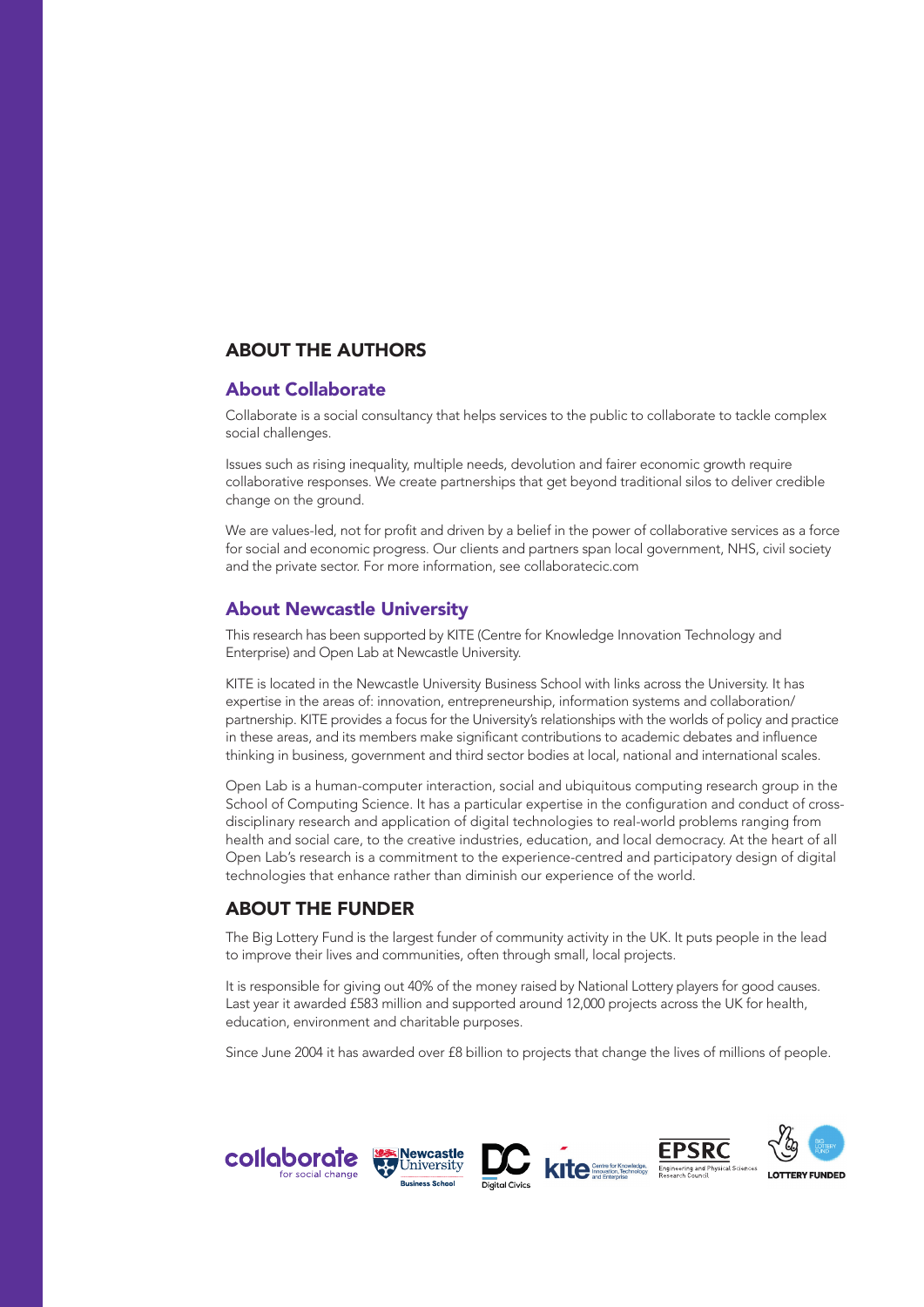## FOREWORD

I'm delighted to welcome this timely report: *A Whole New World: Funding and Commissioning in Complexity*. Our lives are complex. We are complex individuals, living in assorted communities, dealing with varied challenges – which are particular to us and yet may also be universal – and trying to navigate our way around often rigid systems.

Too often, those who hold power – and resource – attempt to dilute these complexities. They have looked to make the challenges come to them, to fit their model and to tick their box, to define their work on the basis of what they want, rather than what's right for the community.

But we are seeing a shift. The interviews undertaken for this report show that funders and commissioners recognise that change is happening, and they are seeing this manifested in their own organisations. Recognition of complexity, and working with it, rather than against it, is becoming more common. It should become the norm.

Part of this shift is taking responsibility for our impact beyond our immediate sphere of influence, acknowledging that what we do affects not just those we have a direct relationship with, but the wider ecology as well. We are not lone rangers, and we shouldn't seek to be. Our strength lies in positive collaboration, in honesty, openness and generosity in sharing what does and doesn't work – and in hearing, acknowledging and responding to others' views on this, too.

Those who hold power should take a collaborative and generous approach to leadership – thinking about their role as part of a bigger whole. They should be willing to be flexible and take risks, to see and value the complexity of the problems they are trying to address.

Welcoming the knottiness of the world feeds into a more equitable relationship between funders and communities – valuing learning and improving, rather than proving; asking what matters, not what's the matter; and putting people in the lead, instead of prescribing the solution.

As the report explores, this isn't the easy path. It takes time to build relationships and trust. It requires us to be people-driven rather than focused on process, and to take decisions which require professional judgement and empathy, instead of relying on the safety of detailed criteria. We'll need to reassess how we ensure accountability. And we need to create a more community-led response to the challenges we face.

Dawn Austwick Chief Executive Big Lottery Fund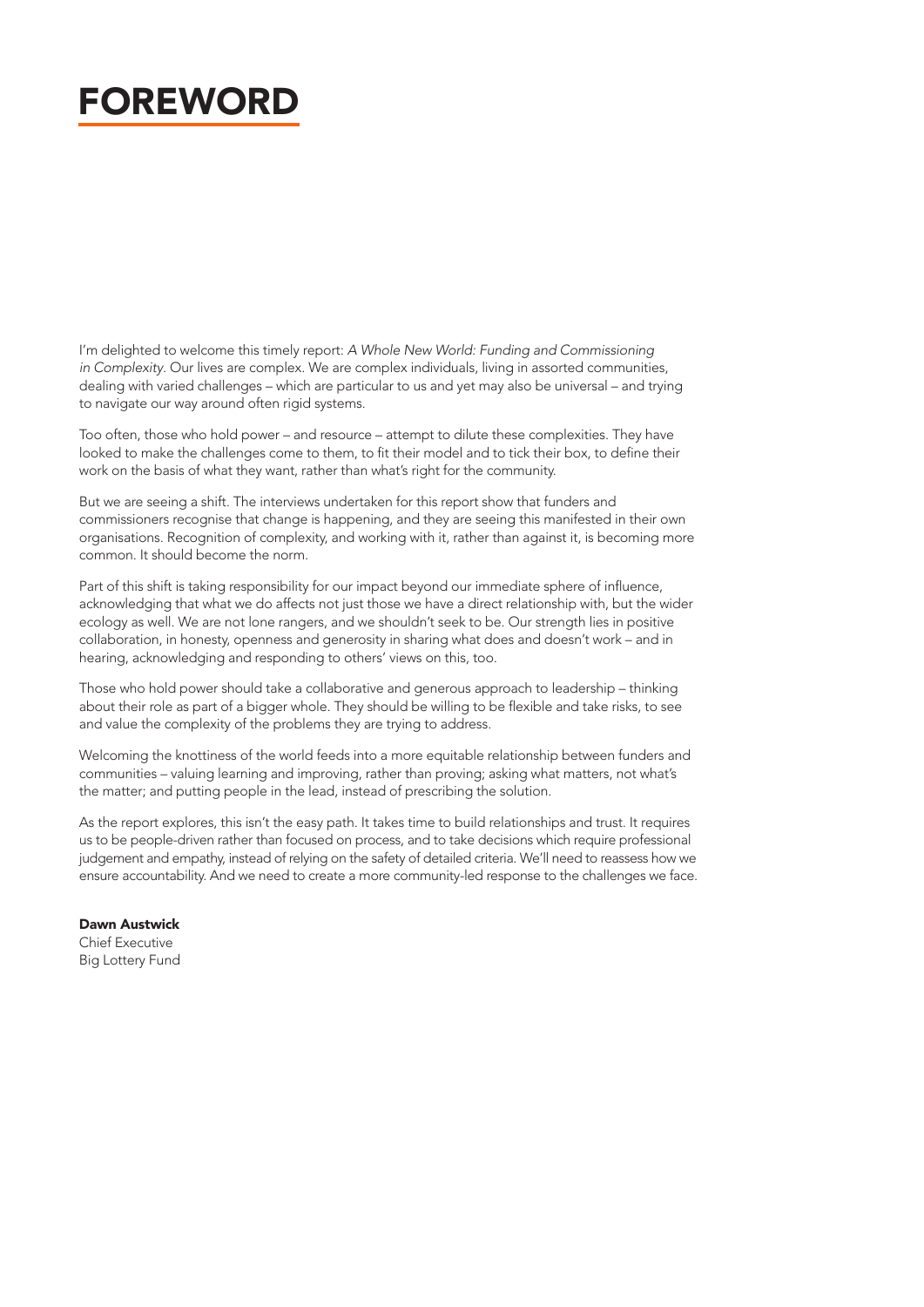## **EXECUTIVE** SUMMARY

**"**Today, the world seems to be suffering from complexity fatigue, whose symptoms are a longing for simple answers and a world free of interdependencies, with clear voices that 'tell it like it is', a world with lines drawn, walls built and borders closed. Bringing back a sense of excitement and purpose in mastering complexity may be the first 'wicked' problem we should tackle…**"** Bill Below, OECD (2017)

> If the current political context teaches us anything, it is that we are in complex times. Complexity of need is increasing and old certainties about the role of state, economy and society are being thrown into question. Our assumptions about what people want, need and aspire to, are changing. Our places are recognised as complex systems, influenced by many but controlled by none.

Nonetheless, much of the public sector, and some in the charitable foundation world, march on regardless. We are in a world of fictional 'transformations' that start with a problem, deliver a service and expect a result. This is both damaging and endemic. It is demotivating and stressful for frontline workers and creates a disjointed, disconnected and often impersonal experience for the service user.

We have collected evidence which suggests that an alternative is emerging. From research interviews with a vanguard of charitable foundations and public sector commissioners, we have seen a complexity-friendly version of funding and performance management emerging, which seeks to make this work more human and more systemic.

The emergence of this thinking and practice is messy, and there is no simple model that encompasses it all. However, this report describes aspects of these ways of working and offers them as anchor points amongst this messiness: as points of reference for those seeking to understand what working in this way involves. There are three shifts in thinking and practice which underpin this:

## **Motivation**

Working in this way assumes that those doing the work of social interventions are intrinsically motivated to do a good job. They do not require 'incentivising' to do the right thing. Instead, they need help and support to continuously improve their judgement and practice.

## Learning and adaptation

Working in this way assumes that learning is the mechanism to achieve excellent performance and continuous improvement. Learning comes from many sources – from measurement and analysis, and also from reflection on the sensemaking and judgements we make every day in situations of uncertainty. This new paradigm views learning as a feedback loop which drives adaptation and improvement in a system.

## System health: quality of relationships

Outcomes are created by people's interaction with whole systems, not by particular interventions or organisations. Funders and commissioners working in this way take some responsibility for the health of the system as a whole, because healthy systems produce better outcomes. They take a system coordination role. They invest in network infrastructure which enables actors in the system to communicate effectively; they invest in building positive, trusting relationships and developing the skills of people who work in the system.

All this is underpinned by a realistic and unflinching acceptance of the complex messiness of the world as it is, and rejects the idea of oversimplifying problems to make management of social interventions easier.

We learnt about this way of working from interviews with charitable funders and public sector commissioners, and by analysing their responses using the insights of Complexity Theory. In order to help interviewees speak freely about their practice, we promised them anonymity; so you won't find case studies in this report. What will you find are pointers towards a new way of answering the question: "How should organisations which have a desire to help improve people's lives, and resources to allocate to achieve this goal, manage the distribution of those resources most effectively?"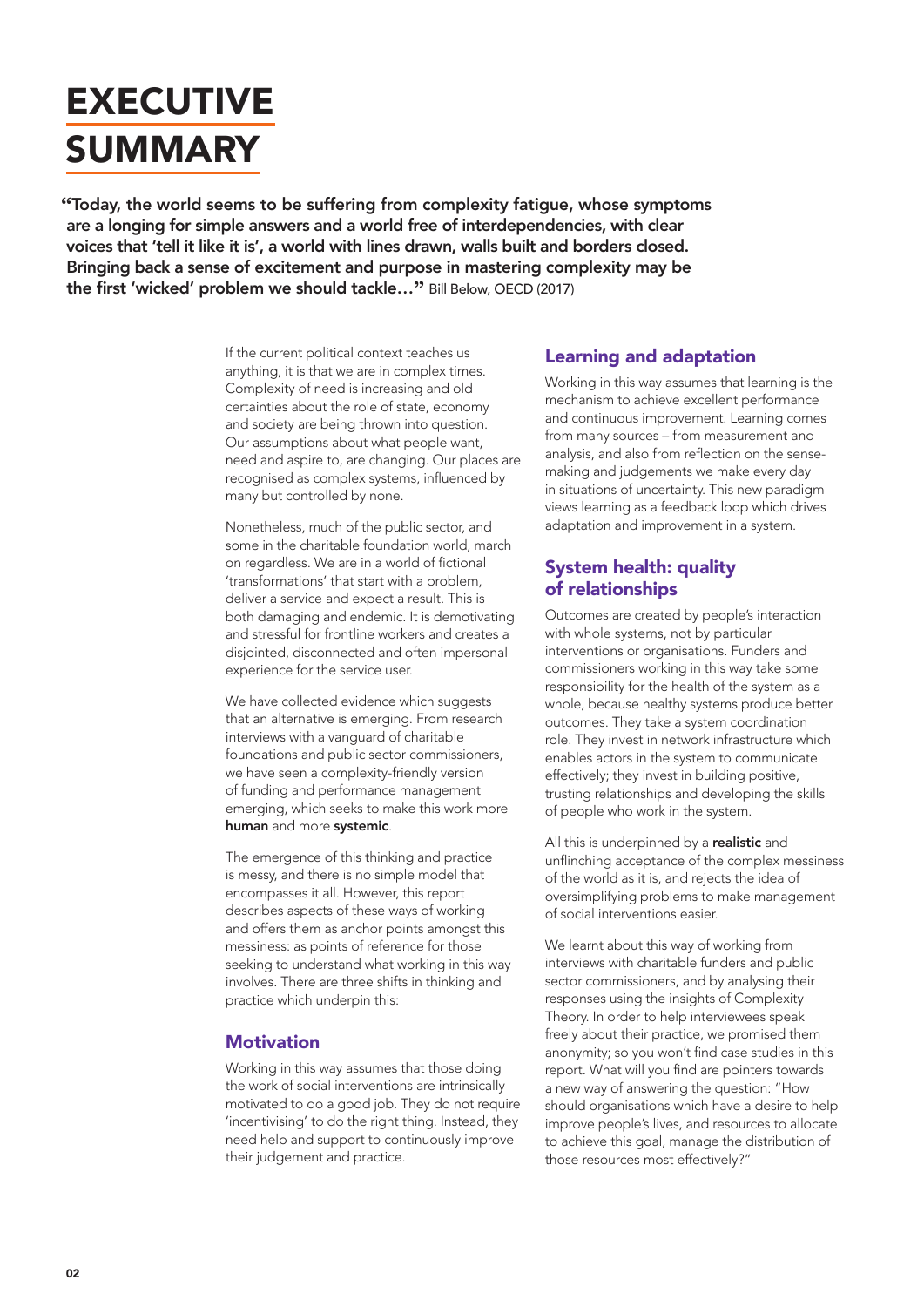## **"**IT IS UNQUESTIONABLY A BETTER WAY TO DO BUSINESS**"**

(Public Sector Commissioner)

This research has uncovered some elements of a new way of thinking and working about how to manage resources to achieve this social good. We think it's helpful to view this as an emerging paradigm (see page 08) – a way of understanding both the how and why of working in this way. But our understanding of this paradigm is at the earliest stage. There is much more to be done

to explore, expand and refine these ideas, and to understand how they work in different types of places and funding contexts. Collaborate and Newcastle University Business School will be working together in the future to explore this world more fully. We would love you to join us for this exploration.

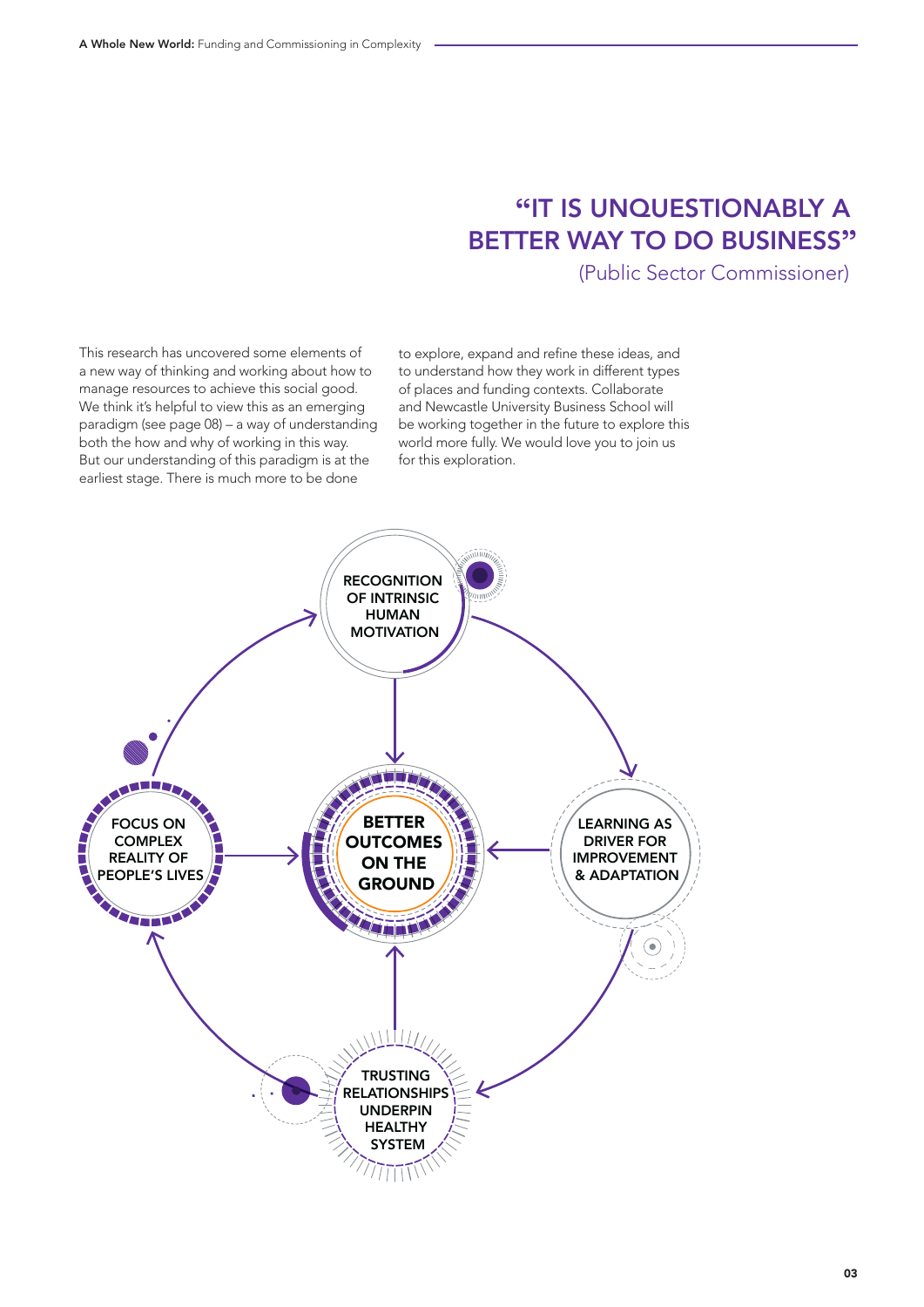## BACKGROUND

## **CONTEXT**

How should organisations which have a desire to help improve people's lives, and resources to allocate to achieve this goal, manage the distribution of those resources most effectively? This is the shared concern of both charitable funders and public sector commissioners, and is the question at the heart of this report.

#### A NOTE ON LANGUAGE

In this report, we use the term 'funders' as shorthand for 'charitable funders and public sector commissioners'. When we need to distinguish between the two, we refer to 'charitable funders' and 'commissioners'.

The way that social interventions are funded, and how the management of performance is undertaken, is varied both across and within the public and philanthropic sectors. The expectations and requirements of the two are of course distinct, with different accountability drivers and different governance mechanisms. And yet both share a common desire to use their resources to achieve social goals. How best should they do that?

There is a long history of debate and discussion of this question. For the last 40 years or so, this debate has been framed by the New Public Management (NPM) paradigm (see inset). The latest evolution of this thinking is the idea that funders should be concerned with how their resources achieve particular 'outcomes' or 'impact', and that they should use measures of outcomes as the basis for their decision-making about who they fund, and how they should manage the performance of those organisations they support.

In the public sector, this takes the form of Outcomes-Based Commissioning, and, in particular the use of Payment by Results and Social Impact Bonds (Cabinet Office, 2011).

Amongst charitable funders, 'outcome-oriented' philanthropy – often referred to as 'strategic philanthropy' – has also become widely recognised practice (Brest, 2012). The Big Lottery Fund, for example, has previously described itself as an outcomes funder (Big Lottery Fund, 2009) and has created grant giving programmes explicitly designed to promote outcomes-based commissioning, such as the 'Commissioning Better Outcomes Fund' (Big Lottery Fund, 2014). Other foundations have explored this type of practice, such as the Oak Foundation producing 'how-to' guides for commissioners and delivery organisations to operationalise Payment by Results (see for example Webster, 2016) and the Calouste Gulbenkian Foundation

and NESTA's support of the Reconnections SIB in Worcestershire (Social Finance, 2016).

Underpinning strategic approaches has been a greater focus on measuring impact with New Philanthropy Capital an undoubted leader in this respect with their Inspiring Impact programme. This has created reports on the uptake of impact measurement by the voluntary sector (Ógáin, Lumley and Pritchard, 2012) and has produced a range of blogs and events which seek to build voluntary sector organisations' capacity to measure their impact (see, for example NPC, 2013).

#### NEW PUBLIC MANAGEMENT (NPM)

A dominant force – a paradigm – has exerted considerable influence over the management of social interventions for the past 40 years. Called 'New Public Management', it is the dominant framework for understanding how social interventions should be given the resources to undertake their work and how their performance should be managed. It has been characterised as 'three Ms': Markets, Managers and Measurement (Ferlie et al, 1996)

- Markets the creation of markets for social interventions helps to drive innovation and efficiency
- Managers social interventions must be overseen by people with training in professional management practice. Managers' role is to identify what success looks like (strategic management) and to hold subordinates accountable, through performance management, for delivering it.
- Measurement Metrics must be created which identify what success and failure look like, and performance must be measured against these metrics.

The roots of NPM lie in 'Public Choice Theory' (Buchanan and Tullock 1962). Public Choice Theory argued that the intrinsic motivation of those who undertake social interventions cannot be trusted to produce effective and efficient public services. Instead those people must be extrinsically motivated – through the incentives created by market forces, and through the use of performance targets.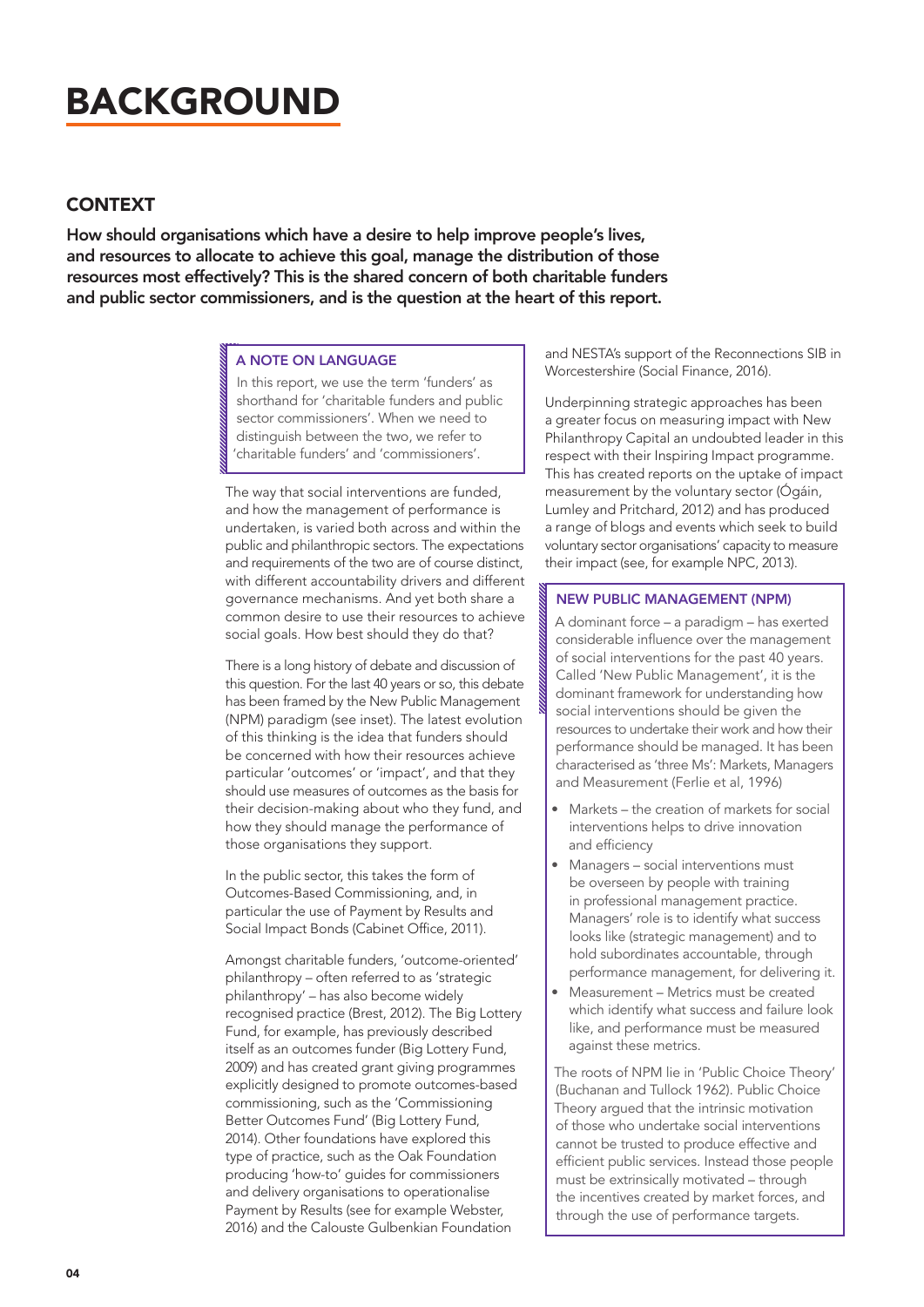## The need for a new paradigm

There is an increasing recognition that the current paradigm, particularly within the public sector, does not enable people to respond effectively to the challenges of a complex world. People's lives are complex, and our places are complex systems (Below, 2016). Unfortunately, in complex environments, making funding and performance management choices on the basis of outcome-metrics produces a paradox: when funders make choices on that basis, it makes producing real outcomes in people's lives more difficult (Lowe and Wilson 2015).

In the public sector world, studies of Outcomes-Based Commissioning show that it only succeeds in generating improvements in narrow silos, and fails to generate a broad range of positive, real-world outcomes, as defined by people themselves (Tomkinson, 2016). Similarly, Payment by Results does not encourage organisations to help people address the complex challenges in their lives, but instead turns the management of social interventions into a game which is won by producing good-looking data (Lowe and Wilson, 2015).

In a Foundation context, people have argued that complexity undermines the 'strategic funding' model and that we need 'emergent funding' models (Hartnell, Hodgson and Knight, 2014).

**"**Under conditions of uncertainty, foundations need to acknowledge what they do not know and cannot control and commit to learning their way to better strategy. This is no small matter. It puts the value of strategic philanthropy in question: to be good strategists in these settings, foundations need to become good learners and to position learning itself as a core strategy.**"**

(Patrizi et al, 2013)

Rather than a choice between the two, many funders called for a more blended approach – strategic philanthropy which is applied through emergent techniques (see respondents to Kania, Kramer & Russell, 2014). Yet, as is often the case, these debates have failed to move into a real understanding of tangible practice on the ground, with little assessment or shared learning between the implementation of such different approaches.

Across the public and voluntary sectors there is growing recognition that we need models which can better respond to the reality of our complex world and the knottiness of people's lives. The clearest calls for a new way of thinking have included Sir Peter Housden (2016) who decried the "unconscionably long death" of NPM, and ippr's call for a new model of a Relational State (Muir and Parker, 2014).

Within the broader field of performance management, it is now argued that the dynamic and uncertain nature of complex environments renders metric-based performance management unfit for purpose (Melnyka et al, 2014), and research on human motivation (Pink, 2009) has shown that seeking to extrinsically motivate people through punishment and reward reduces their intrinsic motivation for doing their job well.

More broadly, some argue that 'embracing complexity' is the future of management practice (Boulton et al 2015) across public, private and voluntary sectors. In the Netherlands, the Buurtzorg model shows how aspects of public services are being successfully reconfigured as self-organising systems, run without managers by self-organising teams (Laloux, 2016).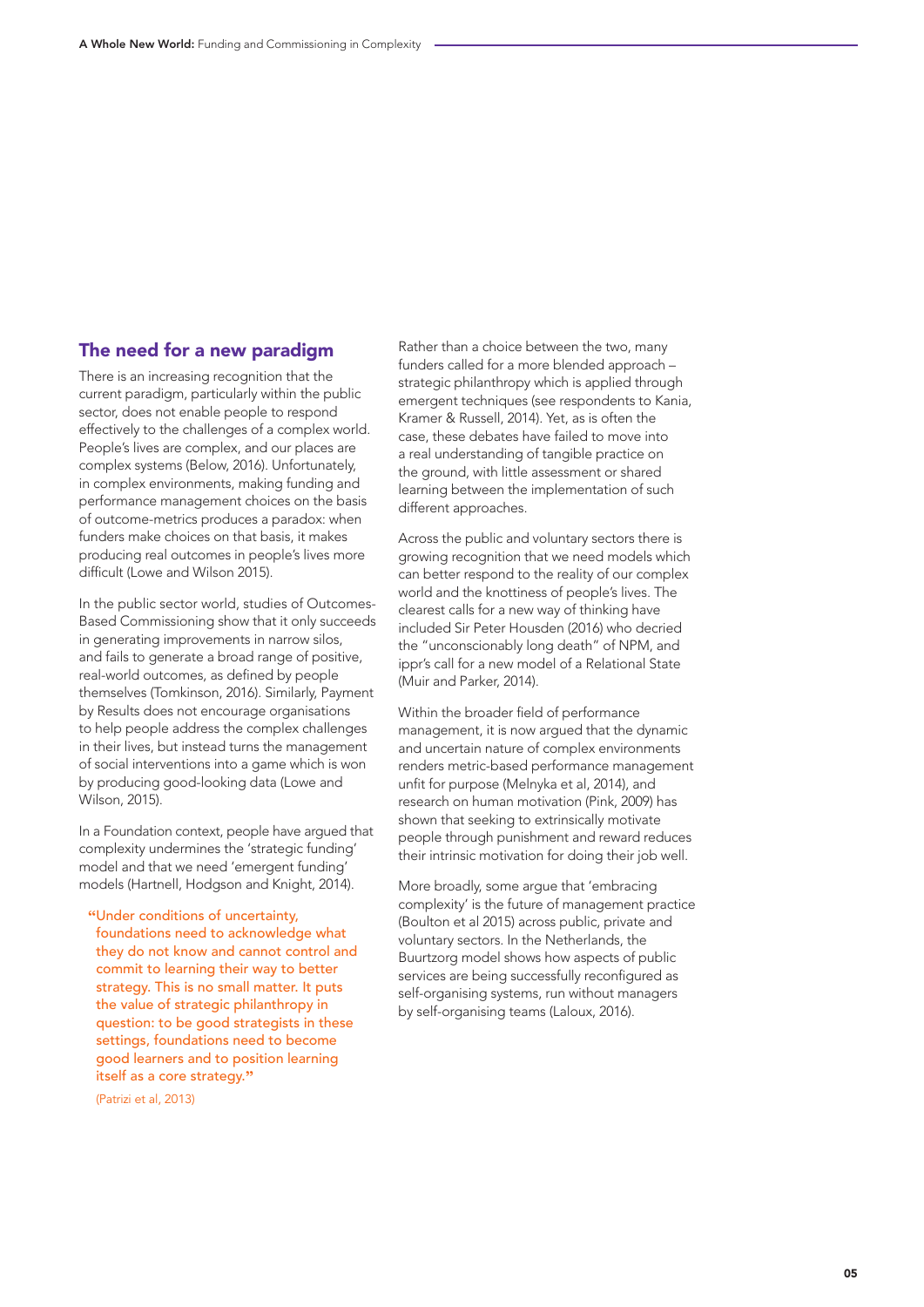## ABOUT THIS WORK

In response to the call for a new paradigm, we spoke with funders and commissioners who were trying new collaborative, relational ways of working, moving beyond a target-driven culture.

> These people and organisations said that they often felt exposed and vulnerable in their practice.

They described undertaking activity because it felt like the right thing to do, but that it was difficult to justify without a well-accepted model of practice to refer to. Furthermore, they described struggling to find peers to talk with about how to do this work well.

Our conversations with funders led us to believe that there might be the beginnings of an evolution of practice as well as thinking in the funding, commissioning and performance management of social interventions, and that complexity was potentially the key to understanding this emerging practice. We wanted to explore this potential new development and, if it was real, to attempt to outline the key ideas, practices and relationships involved.

## **"**The world as we know it is changing, we've got to change with it. There's little in between, really.**"**

(Charitable Funder)

We intend for this report to both frame a new way of thinking about how resources are allocated and managed, and move towards a more practical understanding of how funders are implementing new approaches.

## Methodology

Stage 1 of the process involved interviewing 11 charitable funders (including one representative body for charitable funders) and four public sector commissioners. The interviewees had been identified by the research partners (through existing knowledge, and through consultation with others in the sector) as organisations that were working in ways which responded differently to issues of complexity. Rather than being 'representative' of practice, they were chosen because they had been identified as the potential vanguard of a new way of working. Nevertheless, we sought to identify a range of funders and commissioners – covering a spread of geographies, sizes, policy areas and funding interests.

We were very keen to ensure that we spoke to both public sector commissioners and charitable funders, as social interventions are funded through both of these channels. Furthermore, increasingly, particular interventions receive both public and charitable money, as part of a blended funding mix.

We asked about their experiences of complexity (as defined in the inset box on the next page), and how they as organisations responded to the challenges of funding and commissioning in a complex environment. To enable the frankest possible dialogue, we promised them anonymity in this report. However, following publication of the report, we will work with research participants to create a series of online case studies around the electronic version of this report.

In Stage 2, we followed up with five of the charitable foundations (including the representative body) and one of the public sector commissioners to undertake 'deepdive' interviews to explore the importance of relationships in their funding practice.

The first set of interviews had overwhelmingly recognised complexity as a challenge, and identified a broad range of ways in which funders were meeting that challenge. Many of these practices centred on the way in which funders created, maintained and used their relationships with and between the organisations they funded. We wanted to explore these relationships in greater depth: to identify what the nature of the relationships were, how they were formed and maintained, and what the behaviour in the relationships looked like.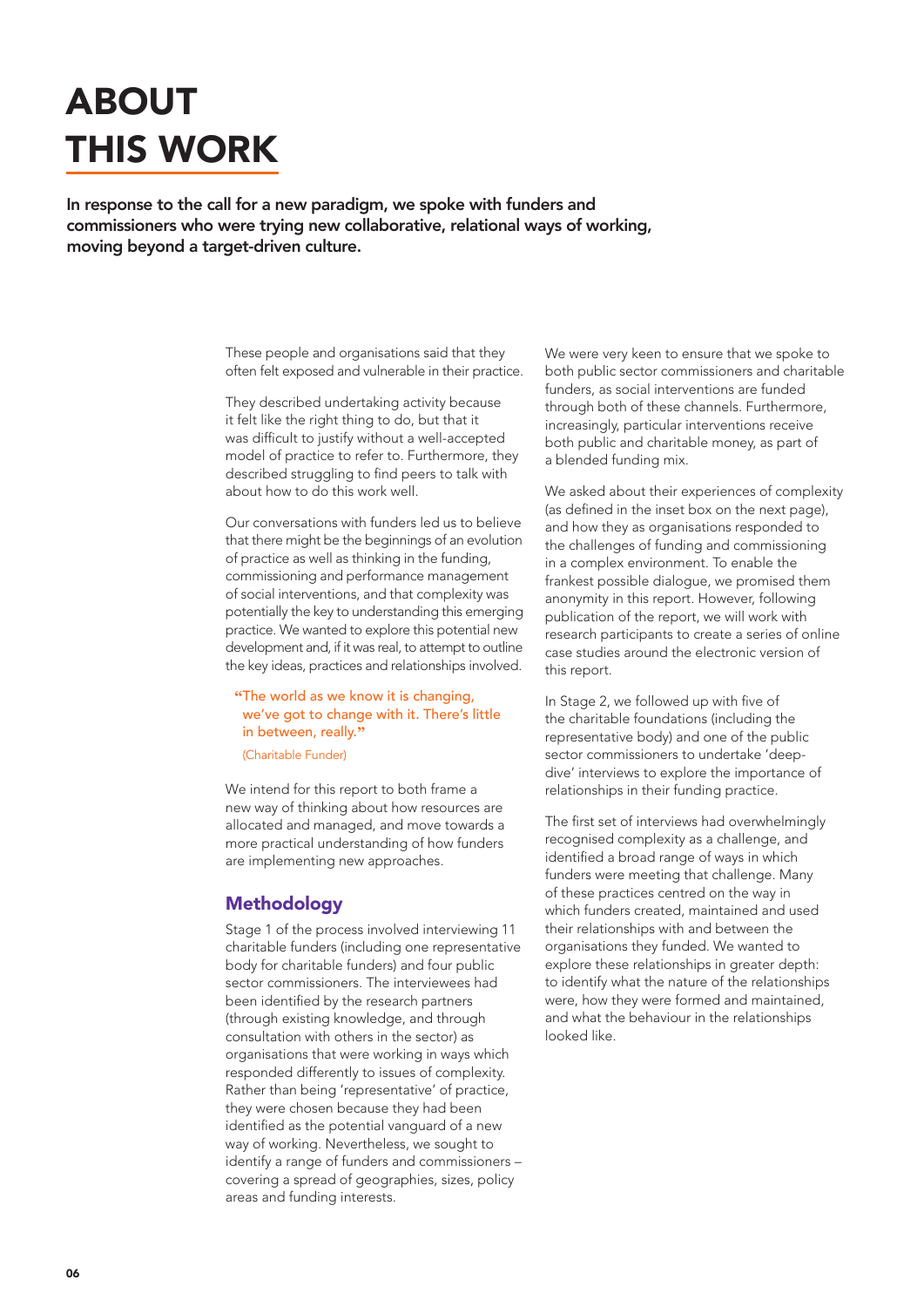### UNDERSTANDING COMPLEXITY

In our conversations with interviewees, we described complexity in terms of:

- The complexity of people's lives: for example the richness of their identities, assets, histories, relationships and the challenges that they face
- The complexity of the issues that funders and commissioners are concerned with: for example, that substance misuse, mental health and homelessness are frequently interconnected and interdependent
- The complexity of the systems that respond to support people: the enormous range of people and organisations who make a difference to the lives of others. This facet of complexity includes the systems, structures and processes which deliver support or seek to solve problems.

**"**People that use services are not defined by the service they use. So it's actually redundant to talk about drugs users. … They also have mental illness, and they're homeless and they're offending. It's just happenstance that they happen to go to drug and alcohol treatment first. So people are beginning to see that actually they're not my clients, we all share these people and if we work together it's better for all of us ...**"**

(Public Sector Commissioner)

### COMPLEXITY THEORY

To help us interpret and analyse our interviewees' responses, we drew on a growing body of literature which applies the lessons of complexity theory to social issues (Byrne and Callaghan, 2014). The key concepts from complexity theory are:

- Unpredictability and emergence: the elements of a complex system interact in ways which produce unpredictable results. Tiny variations in the starting conditions of a system, and minute fluctuations from external influences, mean that identical-looking systems can produce wildly different results. The results produced by an intervention in one place and time may be different if tried in another place or time, and in complex systems, outcomes cannot be reliably and robustly attributed to particular interventions.
- Path dependence: complex systems are unpredictable, but not totally random. What happens next is strongly influenced by what went before. The patterns that complex systems produce have histories which must be understood in order to understand the results they produce.
- The importance of context and being humble about our knowledge claims: because tiny (often unmeasurable) variations and external fluctuations influence results so dramatically, context becomes very important. What works in one place may fail in another, and what works now may not be repeatable later. We must therefore be humble about what we can claim to know about how such systems work, and what evidence is telling us. It is not that evidence is unimportant, but that the answers it gives us are only ever partial.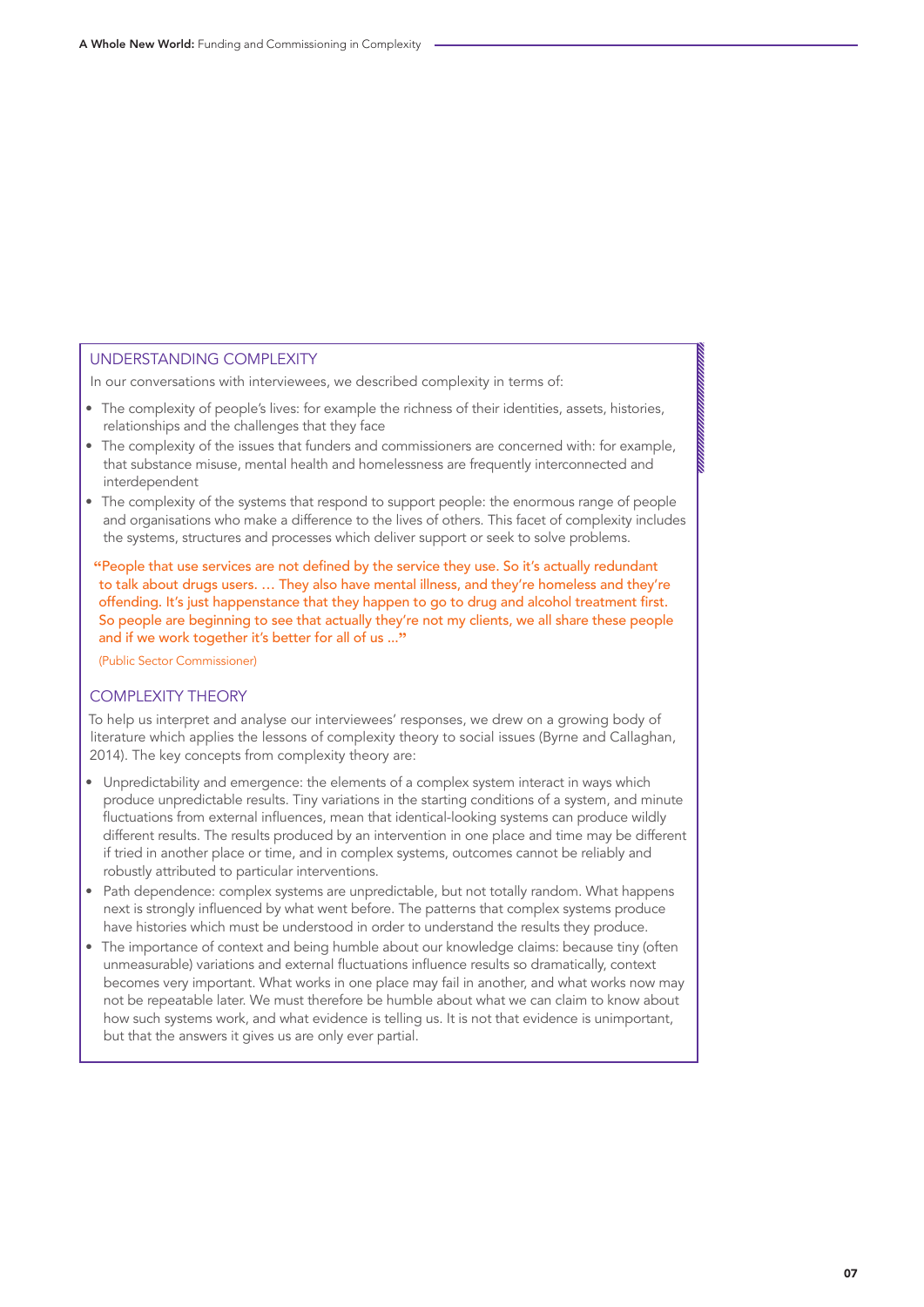## THE FINDINGS

## DIFFERENT PERSPECTIVES, DIFFERENT JOURNEYS – WHICH COME TOGETHER AS A NEW PARADIGM

The following findings emerged from interviews with funders and commissioners. In presenting these findings we do not want to suggest that there was uniformity in the practice or outlooks of those we spoke to – far from it.

> Each organisation that we spoke to had been on their own journey to develop their ideas and practice. Some had developed practice first and principles later. Some were trying out ways of working based on their own understandings of what good practice looked like, and were iteratively improving these, using trial and error. Some had deliberately developed new ways of working to address specific issues they encountered. Some were right at the start of implementing new ways of working. One had attempted complexity-friendly practices, and had gone into (temporary) retreat. Most had developed complexity-friendly ways of working which had lasted over time.

It is from this variety of experiences and different starting points that we draw the findings of this research, which highlight a set of common threads: principles and practices which set out an alternative way of approaching funding in an increasingly complex world. Complexity theory helps us to interpret and understand these experiences, and to bring together the diversity of thinking and approaches into the beginnings of a new paradigm. Our purpose is to 'name and explain' this work, to help those who are working in this way to reflect on it within a broader context and to enable others who may be interested to engage with it.

### A NEW PARADIGM?

We think that it is helpful to see this as a new paradigm, and not just a different set of practices, because it requires a different way of looking at the core question of how resources are allocated and managed. We think that it is a new paradigm because it changes the type of question which it is appropriate to ask. As an example, previously the question 'how can organisations demonstrate their impact?' was crucial. But from a complexity-friendly perspective, this is not the right question to ask, as complexity theory says that it is impossible to reliably attribute impact to the actions of organisations working in complex systems. Instead, other questions become important for funders, such as 'how do we know which organisations we should trust with our resources?'

In highlighting these common threads, this report does not intend to give a definitive framework for a complexity-friendly paradigm. It is not a 'howto' guide. Instead, its purpose is to make this new paradigm visible, and begin conversations about it. It points to key processes and practices being used by funders and commissioners, and may enable those who identify with it to reflect on their own approaches, systems and cultures.

## PRINCIPLES, CULTURE AND BEHAVIOURS

From the interviews, we are able to identify the principles, cultures and processes which embody the complexity-friendly paradigm. It is important to repeat: we are not suggesting that all of the funders use all of these principles, cultures and processes. Each funder embodies different elements to different extents. But, together, they help to outline what the new paradigm might entail.

#### Principles of complexity-friendly funding

Throughout the interviews, a set of principles, or beliefs, emerged as key concepts which seem to underpin and enable funding in a complexityfriendly way.

#### Motivation is intrinsic

**"**Nobody in any organisation comes to work every day to do a bad job. Nobody comes to say 'I am going to do a bad job'. They all come to do their job well.**"**

(Public Sector Commissioner)

A key feature among those who are developing this new way of working is that they trust that the people and organisations to whom they are providing resources are intrinsically motivated to do a good job. They are taking a new approach in how they account for impact, searching for a new balance between the notions of trust and accountability. But there is more work to be done in understanding how to do this well.

#### Learning and horizontal accountability drive improvement

**"**And then what happened was that we could publish that learning out to the people involved in the same areas, and say, 'These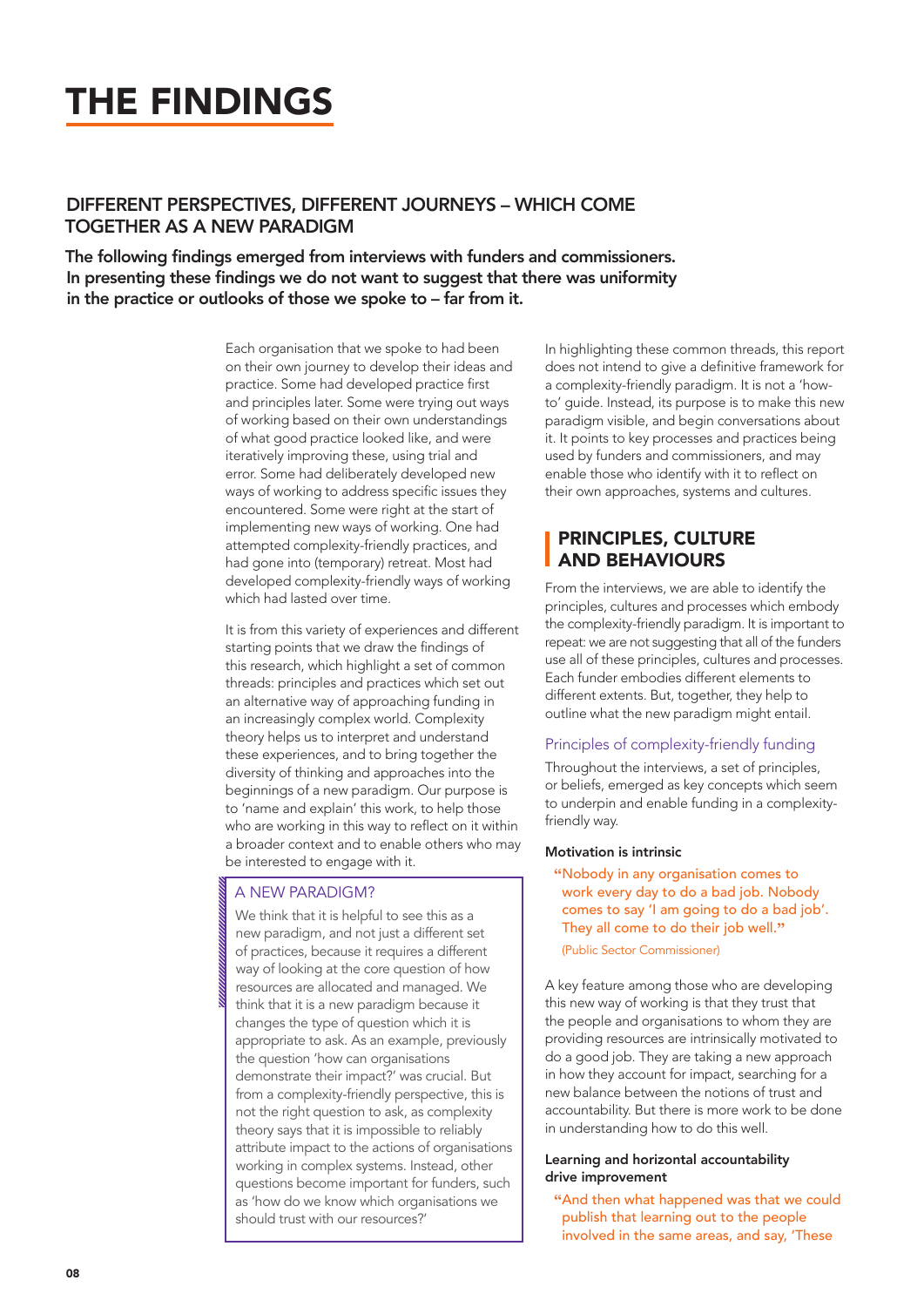are the things that went wrong, this is why they went wrong.' So that for us is a really good relationship, even though it went disastrously wrong. We would give them money again in the future because of that and we want to have a relationship with them in the future because of that. **"**

(Charitable Funder)

Holding honest, reflective conversations between actors in the system is the mechanism for improved practice. Learning and reflection drive improvement – not 'accountability'. This focus on learning and knowledge and a deliberate investment in the quality of relationships underpins a 'positive error culture' – one in which talking about mistakes, and the uncertainties that people feel about their practice, is viewed positively.

#### Context matters

**"[**X] would be completely ineffective if was done in [another city], but they might benefit from this model of infrastructure. **"** (Charitable Funder)

Funders agreed that context is a key determinant of what works and what doesn't when dealing with complexity. The knowledge and experience of working in one area may not translate over to another. This requires humility and reinforces the focus on learning, and the sharing of that learning. Several funders have embarked on place-based strategies as a method to strengthen their understanding of context and felt this improved how they responded to the realities of people's lives.

### **"**Humility is needed – recognising we don't know the answer as individual organisations. **"**

(Charitable Funder)

#### Outcomes matter – as motivation and a focus for learning

This method of funding holds at its core a focus on real outcomes for people. Rather than measuring a narrowly defined set of outcome metrics, funders reported being far more flexible in their approach to outcomes. In part, this flexibility is in recognition that outcomes are created by the system as a whole, not by particular interventions.

**"**We do not, we never want to get into the measuring impact thing, and the attribution thing. It's all nonsense I think. ... I think for us it's about saying 'Did it work, did it do what we thought it would? If not why not? ... It's about learning rather than measuring. **"** (Charitable Funder)

Conversations about outcomes between funder and fundee help the funder to check that there is a shared purpose for the work. But funders do not seek to hold organisations accountable for producing outcomes; rather, they see it as a joint endeavour among a whole network of actors and an opportunity for learning and improvement in the round. This allows funded organisations the flexibility to define the outcomes they feel are important, through dialogue with those they serve, and to redefine them in response to changing aspirations and contexts.

**"**We started with Outcomes-Based Commissioning, but realised it's not a magic bullet ... So much is changing. that performance is disrupted. Some of the things [providers] were aiming for in contracts are now not expected. **"**

(Public Sector Commissioner)

#### Interdependence is recognised

Funders using this approach recognise and respond to the interdependence that links individuals, organisations and system structures together. They acknowledge and seek to work across sectors, silos and groups, building relationships and investing in capacity to enable effective feedback loops, knowledge sharing, trust and honesty.

Cultures and behaviours for complexityfriendly funding

**"**Complexity does not lend itself well to a transactional model. You need to operate more on a basis of understanding and trust. **"** (Charitable Funder)

The cultures and behaviours of an organisation shape its actions and approaches, and showcase its values and priorities. Our interviewees identified that, throughout the funding process,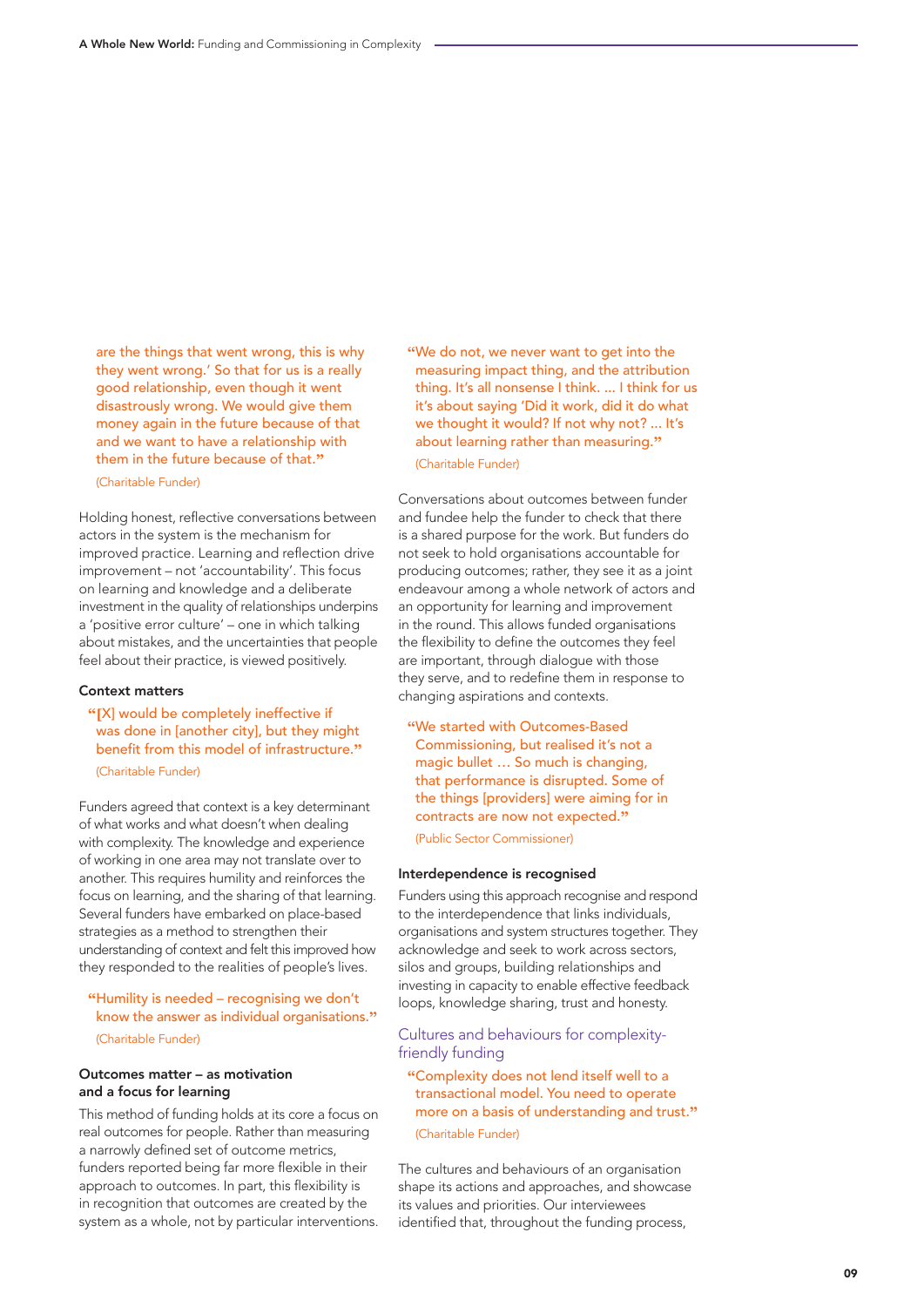the culture of complexity-friendly funding rests on flexibility, listening, long-term thinking and creating an environment of trust by investing time and resource in developing the kind of culture which enables frank relationships.

#### Developing trust

**"**Two things are most important, I would say: the first is trust and the second is respect. Without those two things, you can't do anything. **"**

(Public Sector Commissioner)

Trust seems to be the foundation on which a successful complexity-friendly funding culture is built. Funders identified that it enables more honest conversation, and therefore shared learning. They noted that it creates the confidence for funders to grant flexibility to delivery organisations and thereby frees them from inappropriate performance targets. Trust is so important that we will explore in a separate section what trusting behaviours look like, and how trustworthiness is judged.

#### It's not cosy – it's challenging

With funders seeking to create a culture which *"model[s] generosity and listening"* (Charitable Funder) it is easy to imagine that their investment in positive relationships produces a 'cosy' culture in which everybody exists harmoniously. But this is not what funders described. Rather, a key aspect of the investment in positive relationships is that it creates a culture which encourages and enables challenge and honesty between actors.

**"**He [funded organisation] might also be very critical of me face to face. So he can say very critical things. ... That's okay. **"**

(Public Sector Commissioner)

#### Challenging power dynamics

**"**People are old enough and clever enough to understand that you have that power. They're much more concerned that you use that power appropriately. **"**

(Public Sector Commissioner)

When funders model behaviours and cultures that foster trusting relationships, they are shifting the power dynamic of the traditional funder– fundee relationship. Interviewees mentioned co-creation – or even that funders should have *"a sense of service"* (Charitable Funder) to the funded organisation – as new ways of thinking that can mitigate that power imbalance. Some take this a step further to ensure that the voice of service users drives the development of the work

and many funders ask their fundees for clarity about their methods and level of engagement with beneficiaries.

#### Learning and listening

**"**I think creating a culture that models generosity and listening leads to critical thinking and asking questions. **"** (Charitable Funder)

Creating a learning culture starts from a position of humility on the part of organisations about their own knowledge and the extent to which they already have 'the answer'. For funders, this attitude means that they start with a process of exploration and research to build knowledge; it means creating feedback loops where they listen to the experiences of the organisations they support, and also to those they choose not to fund.

And funders are looking for similar attitudes in the delivery organisations. They are interested in organisations who also have strong learning cultures, and who can be humble about their own knowledge and practice. This can be challenging for delivery organisations, because being successful in the previous paradigm often depended on demonstrating that you did have the 'right answer' – that your way was 'best practice'.

Where relationships are strong and honest, organisations can focus their energy on effecting change rather than reporting or competing. This reinforces the move away from a transactional 'demonstrating impact' mentality, which hides challenges and realities, towards one where evaluation is viewed as a way to measure an organisation's own progress and success, as a learning tool. This, in turn, improves adaptation and flexibility, ultimately leading to funding which is holistic and increasingly responsive to need.

#### Flexibility

In complex environments we cannot be certain what the future will be, and what consequences will flow from our actions. The response from funders and commissioners to the inherent uncertainty of complex environments is flexibility. Practice must respond and adapt to changing circumstances, with the unknown and uncertain accepted and appreciated as part of the process.

**"**We sometimes have a process put in place but it's refined and evolves through practice. Through that practice it becomes almost embedded until we realise the world around us is changing or our circumstances are changing and we need another change. **"** (Charitable Funder)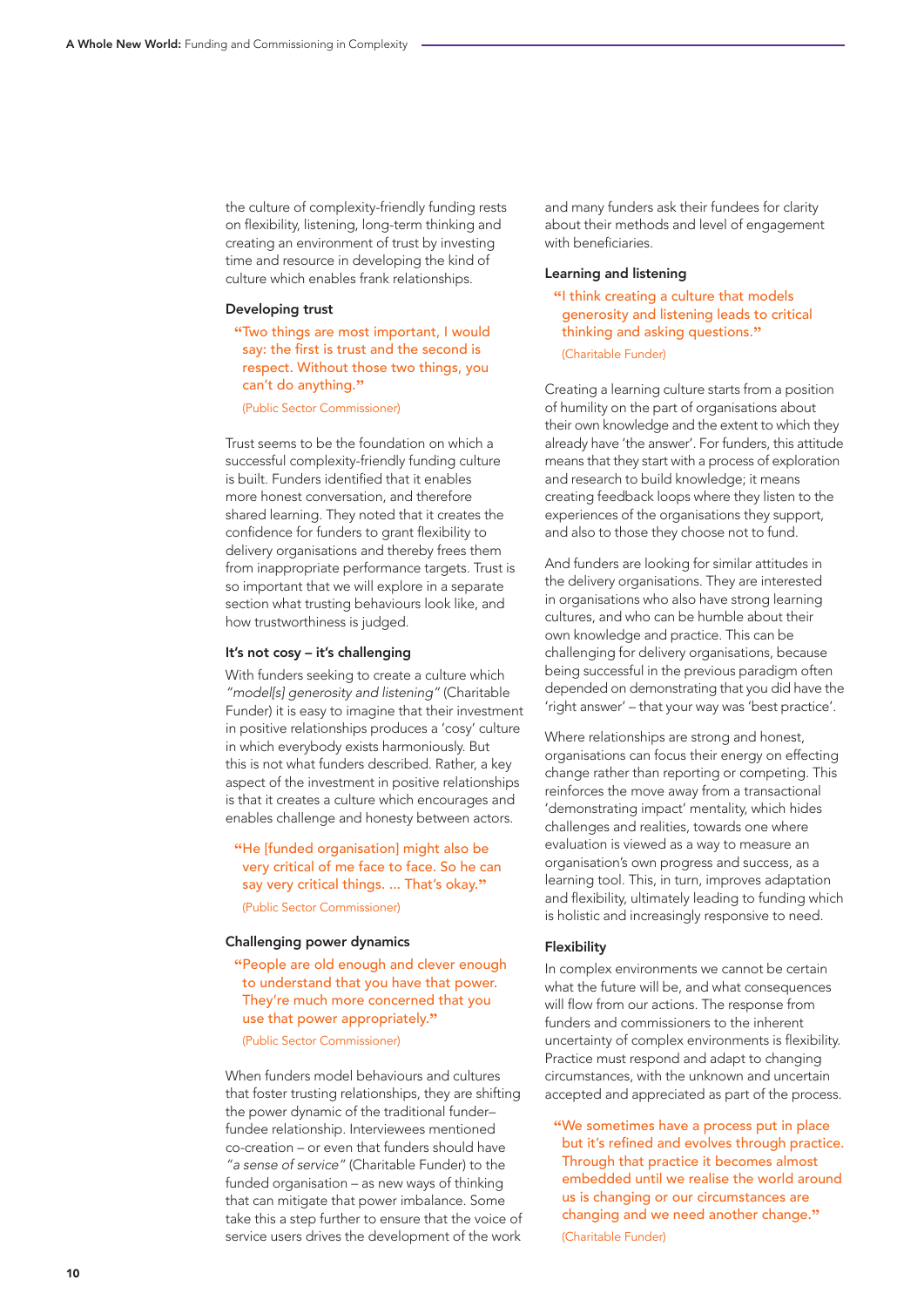However, no funder can be flexible about everything. What underpins this flexibility is the stability of the relationship between funder and fundee, and between actors in the system.

#### Internal investment and leadership

To be able to establish those flexible cultures, resourcing is essential, to allow staff the time to begin thinking and acting in this more complexity-friendly way. Funders spoke of the need for investment in their organisations so that staff can start to operate differently – for example, holding reflective events and training sessions, and writing learning papers.

They saw the role of leaders in funding organisations as a particular enabler to a complexity-friendly culture, ensuring leadership is *"brave enough to see the change through"* (Public Sector Commissioner) despite external pressures.

## SYSTEMS AND PROCESSES

In trying to understand how complexity-friendly approaches work practically, we set out to understand how they are enacted across processes of scoping, resource allocation, relationship management and monitoring and evaluation.

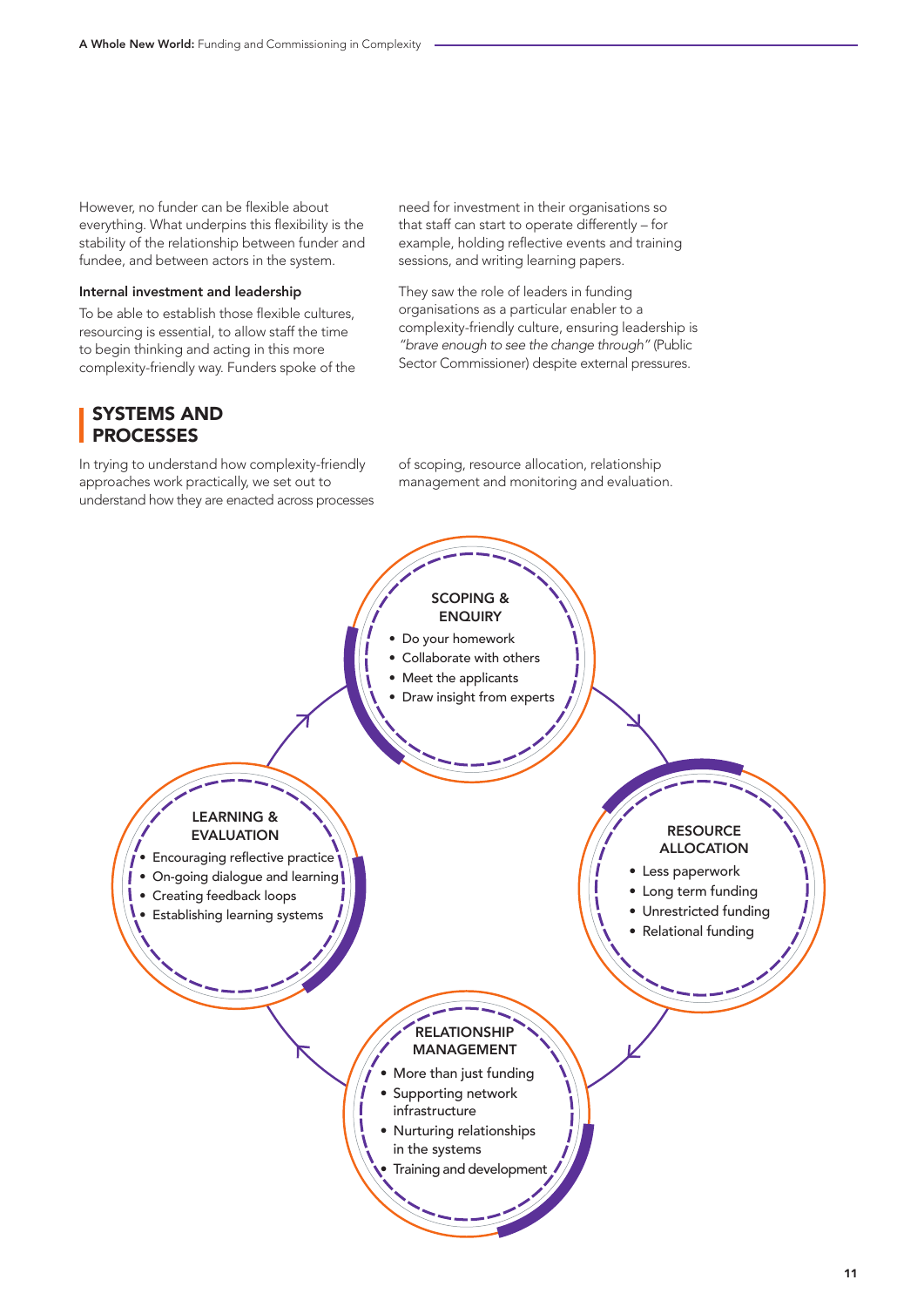#### Scoping and enquiry

#### *Relationship building*

Though not uncommon in Foundation practice more widely, among those we interviewed we saw a particular emphasis on developing relationships early, ahead of any funding decisions. This involved meeting and getting to know organisations and, for some, giving development grants to help establish early work and partnerships.

#### *Enquiring: doing the homework and using expertise*

Funders spoke of the importance of *"doing your homework"* (Charitable Funder), drawing on the expertise of the people on the ground, and analysing existing data or commissioning research where this does not already exist. Frequently, the ethos of this work is that of 'co-production' – developing funding programmes with those who have relevant expertise and real, lived experience.

## **"**We are trying to listen to what people tell us. Not just about the need, but about the way they think they do that. **"**

(Charitable Funder)

Some funders referred to this as a process of *"enquiry"* (Charitable Funder). Viewed in this way, enquiry is not simply a phase of activity at the start of a programme, but rather an attitude towards how the programme develops and evolves over time. For such funders, their programmes can be viewed as a form of action research – an ongoing process of enquiry which constantly seeks to develop further knowledge about a topic.

For public sector commissioners, the enquiry process took the form of genuinely co-producing the information that informs the commissioning process. This included research on the strengths and needs of those who use services, and collective conversations between themselves and all the providers who make up the system.

**"**The commissioning process, it's a joint process. It's better for everybody. It's much more rounded. It's much less confrontational. Although, ironically, you can be much more confrontational because the atmosphere is not confrontational, if you see what I mean. You can really push, or be pushed about, and it doesn't feel as if you're being attacked. It feels like people are engaging with the ideas, not you the person. So it's been a very positive process. **"**

(Public Sector Commissioner)

*Collaboration*

Doing your homework was frequently a collaborative act. Funders spoke of seeking to understand their potential role in the funding ecology of a particular field: who else was funding there, and what, and how their own strengths and areas of expertise aligned with those of others in the system. This has resulted in a number of collaborations, including the use of pooled resources to allow for longer, more cohesive and responsive funding.

**"**If this new approach is to have any impact, it will require a number of organisations to work together, whether around a place or around a theme. **"**

(Charitable Funder)

### Resource allocation – relational and long term *Relational funding*

The majority of those interviewed talked of the importance of relational funding. However, the extent to which they were practising this way of working was highly varied. Clearly, there were significant differences between charitable funders and commissioners who are bound by an array of regulations concerning how public sector markets must operate – but differences between foundations were also wide.

Some of the charitable funders do not take applications at all. Instead, they reach out to organisations they wish to support. Those that do accept applications in the main seek to keep application paperwork to a minimum. A few still require more extensive written applications but seek to balance these with a range of other relationship building processes, so that the paperwork forms only part of the knowledge upon which to make a judgement.

**"**We take a relational approach. For every application we receive, even if it's just for 1000 pounds, we always do an assessment visit. I don't even like that phrase; it's more that we want to have a conversation. **"**

(Charitable Funder)

Although some public sector commissioners were experimenting with relational funding through various mechanisms, others had not succeeded in this approach, despite a desire to. Those who had made the most progress used the following techniques:

- Co-production in which commissioners, delivery organisations and those with lived experience work together to create commissions
- Creating networks of commissioned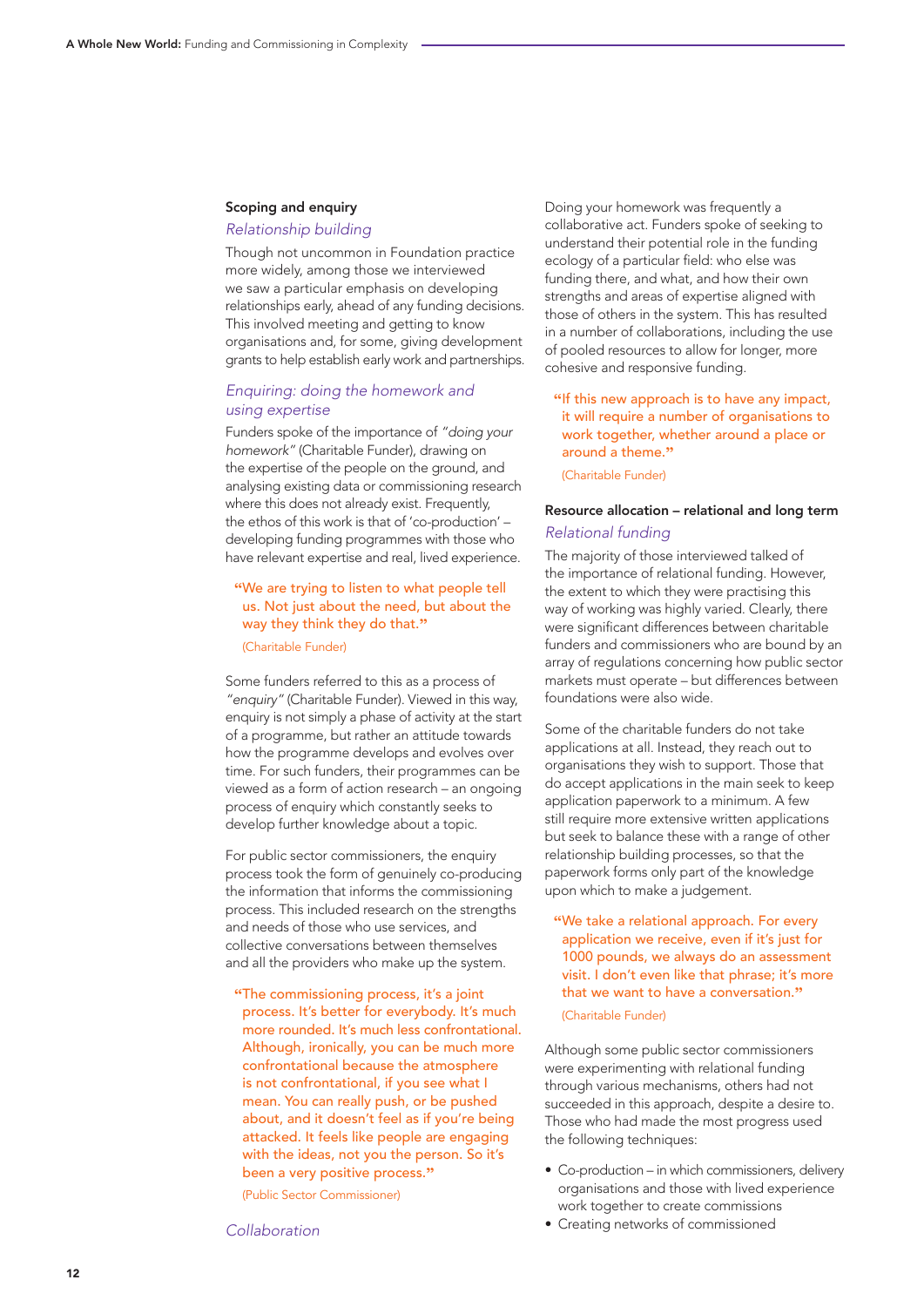organisations – building relationships between themselves and those they fund, and between the funded organisations themselves

- Pooled budgets where funding from a number of different budget streams is brought together into one pot – typically joint health and social care budgets
- Consortia commissioning processes in which commissions are given to groups of delivery organisations, rather than to single organisations.

The common thread amongst this range of practice is that funders seek to get to know the organisations as early as possible, and create mechanisms to maintain these relationships and ongoing dialogue.

#### *Multi-year, unrestricted funding*

Several funders argued that unrestricted, long-term funding is crucial to complexity-friendly funding.

- **"**We're very big advocates of unrestricted funding and actually I think that's a foundational concept to being able to work with complexity. **"**
- (Charitable Funder)

Unrestricted, multi-year funding recognises that making change takes significant time, and that funded organisations must be free to respond to changes in the contexts in which they work. The uncertainty of working in complex environments can be met by giving trusted organisations flexible resources that allow their practice to adapt and change.

Providing long-term flexible resources, not tied to achieving particular outcome targets or other success criteria, also enables the positive error culture necessary for complex systems to adapt and improve. Freeing organisations from having to meet success targets enables those organisations to be more honest about the real challenges of their work.

**"**For us, that unrestricted funding and support over time – multi-year, ongoing funding – is important. Because then, when you have that ongoing support of relationships, our experience has been that people become more willing to talk not only about what's working, but also what's not working. **"**

#### (Charitable Funder)

#### Relationship management – building networks

One of the key elements of the complexityfriendly paradigm is that funders take some responsibility for the health of the systems they work within. This entails funding to help networks develop, investment in the quality of relationships between actors in the system, and also capacity and skills development.

#### *Funding network infrastructure*

A number of funders highlighted the role they play as conveners of conversations and facilitators of dialogue across and between actors in a system – we are *"deliberately trying to create collaborative networks and create movements"* (Charitable Funder).

**"**You actually have to, as funders … there is a role to support. How do you support the spaces and the processes for people to connect across issues, and learn together and develop the trusting relationships that will enable them to work in an across-issue. cross-sector way? **"**

(Charitable Funder)

Investing in network infrastructure not only enables effective communication and learning, it builds a "*community*" (Public Sector Commissioner) of practice. Such communities create "*a critical mass*" (Charitable Funder) of organisations working in common cause, who are able to nurture, support and challenge one another.

#### *Workforce development*

In addition to funding and supporting collaboration, complexity-friendly funders invest in skills and workforce development. This investment includes specific training programmes – such as monitoring and data analysis, and problem-solving – but also more open-ended development such as retreats and leadership development programmes for funded organisations.

**"**What we will do is put them in groups together on particular issues so they can work together, learn from each other, and potentially collaborate. We have learning seminars, learning networks, we do a lot of training and we put organisations in touch with each other. **"**

(Charitable Funder)

#### From monitoring to learning

**"**I really want us to get to a place where funding can be more about learning and more about honesty, more about 'none of us know the answers so let's work towards them together'. Let's constantly iterate, adapt and learn, as opposed to how it was in the past where we were a funder and it was very compliance focused. **"**

(Charitable Funder)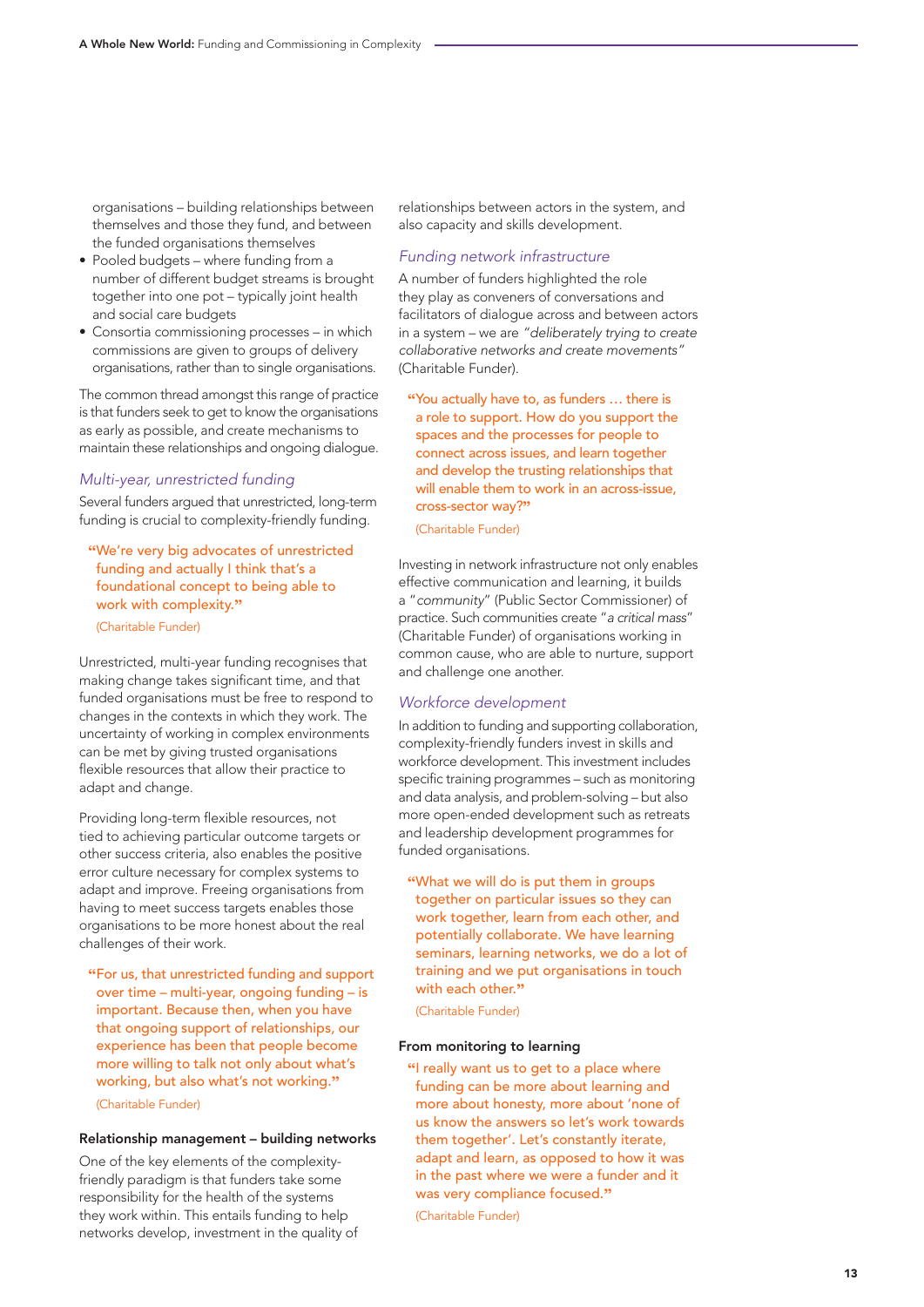This quote demonstrates a key shift for charitable funders – from accountability to learning – in the way monitoring and evaluation is conducted. This is based on supporting reflective practice, helping organisations to focus on understanding the changes they are making, and trusting them beyond metrics collected on paper. Some funders have developed a two-way reporting process, accepting and giving feedback equally. Others are experimenting with new forms of evaluation, including developmental evaluations which seek to learn from emerging evidence and shift approaches – both in the evaluation and in the initiative itself. Some funders were changing their evaluation relationships to employ *"learning partners"* (Charitable Funder) whose role is to hold up a mirror to help those undertaking change to reflect on whether their cultures and processes are enabling them to achieve their desired purpose.

**"**When people realize they can have honest conversation about the challenges that they are facing and the changes that need to happen. ... they don't have to prove that they're doing something to justify the money, so that everyone else is making themselves feel better and no one is actually talking about the challenges they're facing. **"** (Charitable Funder)

#### *Using data differently*

**"**Use data as a friend, not as a rod for your own back. **"**

(Charitable Funder)

One of the key areas for improvement across the whole sector that funders identified is the collection and use of data. For funders, this meant improved use of data in their own practice:

- Capturing and sharing information about their own grant giving – for example through the 360 Giving platform
- Capturing and analysing data about their own funding performance – through, for instance, actively seeking feedback from delivery organisations
- Using live data and research to understand need better.

Funders also sought improvements in the way in which funded organisations used data for learning. One highlighted that there was a *"lack of intelligence in the system"* (Public Sector Commissioner) about how to use data well.

#### Reflective practice and dialogue

Interviewees emphasised the importance of collective reflection – so that learning encompasses the perspectives of different actors in the system. One funder spoke of building "*collegiate relationships*" which created the space for honest and rich conversations. Others suggested creating and funding headspace and thinking time, to ensure that the trust and communication channels remain open and responsive.

**"**He [trusted relationship] was very open and very reflective … He wasn't at all defensive. He was much more interested in learning about the evidence. **"**

(Public Sector Commissioner)

## TRUST AND RELATIONSHIPS

We have seen that complexity-friendly funding means that funders and commissioners actively create a network of positive relationships as a means to make complex systems learn and adapt more effectively. These positive relationships are frequently built on the value of trust.

From the second stage interviews, we were able to identify the behaviours that build trust – exhibited by funders and those they funded – and the interpersonal and organisational characteristics that make people and organisations trustworthy to particular funders.

#### What characteristics make people trustworthy, for these funders?

A strong theme emerging from the 'deep dive' interviews concerned the personal relationships upon which trust was founded, and here we were able to identify the characteristics that made people appear trustworthy to one another. These were about the attitudes, knowledge and experience, skills, and personal values that people exhibit.

It is important to understand that these characteristics are contextual; they were what enabled a particular set of relationships to form, and are based on the perceptions of a particular set of funders and commissioners. We do not want to suggest that these characteristics represent what make people trustworthy to funders per se. Other funders and commissioners may find different characteristics appropriate.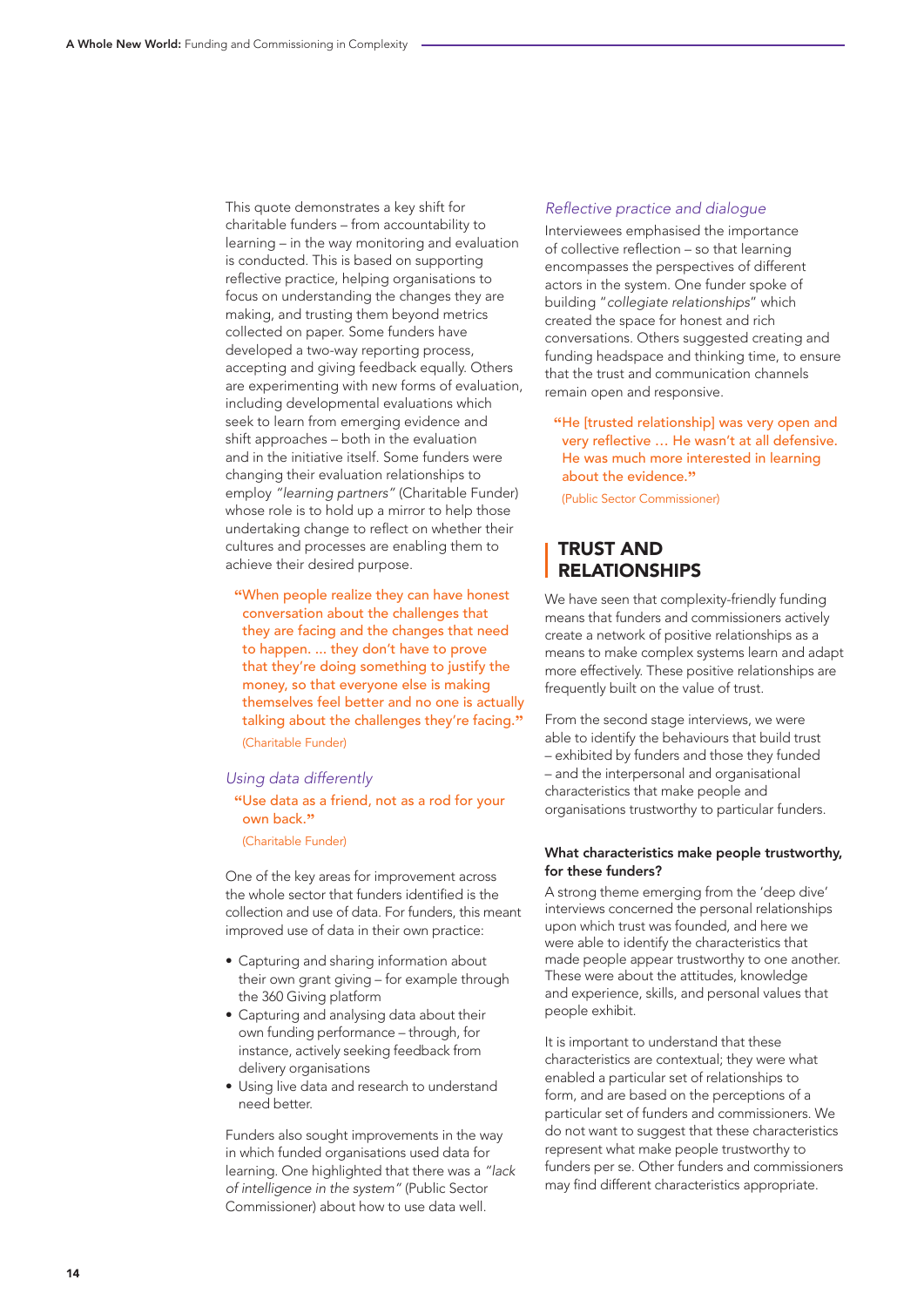| <b>ATTITUDES</b>                     | <b>KNOWLEDGE AND</b><br><b>EXPERIENCE</b> | <b>SKILLS</b>                                         | <b>PERSONAL VALUES</b>                           |
|--------------------------------------|-------------------------------------------|-------------------------------------------------------|--------------------------------------------------|
| Being collaborative                  | Knowledgeable<br>in their field           | Building a good team:<br>hiring really good<br>people | Authenticity                                     |
| 'Can do' attitude                    | Use of evidence                           | Grappling with<br>complexity                          | Commitment<br>to user experience<br>and outcomes |
| Energy and passion                   | Track record                              | Making difficult decisions                            | Integrity                                        |
| Being good with people               | Personal history                          | Managing expectations                                 | Lack of ego                                      |
| Commitment to<br>reflective practice | Being a 'kindred spirit'                  | Communication                                         | Openness to difference                           |
| Saying 'we don't know'               |                                           |                                                       | Shared values<br>and vision                      |
| Being honest<br>about risk           |                                           |                                                       |                                                  |

One noticeable point about the attitudes the funders described is that they echo the characteristics required to make a positive error culture function. Similarly, many of the skills that funders said that they looked for are connected to other aspects of making a complexity-friendly culture work well, such as communication, acknowledging challenges and managing expectations. The desire to see collaborative leadership also fits with this story – you are trustworthy because you assemble good people around you.

Understandably, people's track record was important to funders. But, interestingly, they were also interested in people's skills at reflecting on both their achievements and their failures. This connects strongly with their ability to use evidence well. We begin to see a picture in which part of the reason that people are seen as trustworthy is that they demonstrate their ability to learn.

Finally, people's values are a source of trust – ranging from their commitment to positive experiences for those on the ground, to those, such as openness to difference and a lack of ego, that help place a check on the potential exclusivity and 'group-think' of trusting relationships.

Overall, we see a strong pattern in what makes people trustworthy – these are the characteristics that promote healthy systems. It seems that the

funders we talked with have been seeking out relationships with people who work in such a way as to make the whole system function well.

#### Characteristics of trustworthy organisations

In many cases, interviewees also noted that there were organisations that they trusted, as well as people. We were able to group these under the headings of: processes, cultures, relationships and achievements.

It is interesting to note that the processes which make organisations trustworthy are significantly connected with the organisations' ability to institutionalise learning, as well as the processes that enable them to keep their promises and be consistent over time.

Other strongly linked factors are to do with the organisations' acknowledgement of and response to complexity: their desire for collaboration, and their connectedness through their networks. Again, we see manifestations of the idea that funders have been seeking out relationships that promote the health of the system as a whole.

We also get a strong flavour of the contextual nature of the relationships that funders seek out. Unsurprisingly, they are looking for organisations that align with their own values and interests.

| <b>PROCESSES</b>         | <b>CULTURES</b>                                                  | <b>RELATIONSHIPS</b>                    | <b>ACHIEVEMENTS</b>      |
|--------------------------|------------------------------------------------------------------|-----------------------------------------|--------------------------|
| Appropriate governance   | Desire to work in<br>collaboration                               | Networks - who they are<br>connected to | Track record             |
| Learning organisations   | Understanding the<br>complexity of issues,<br>people and systems | How they work<br>with others            | Doing interesting things |
| Management<br>competence | Walking the talk                                                 |                                         | Doing work we value      |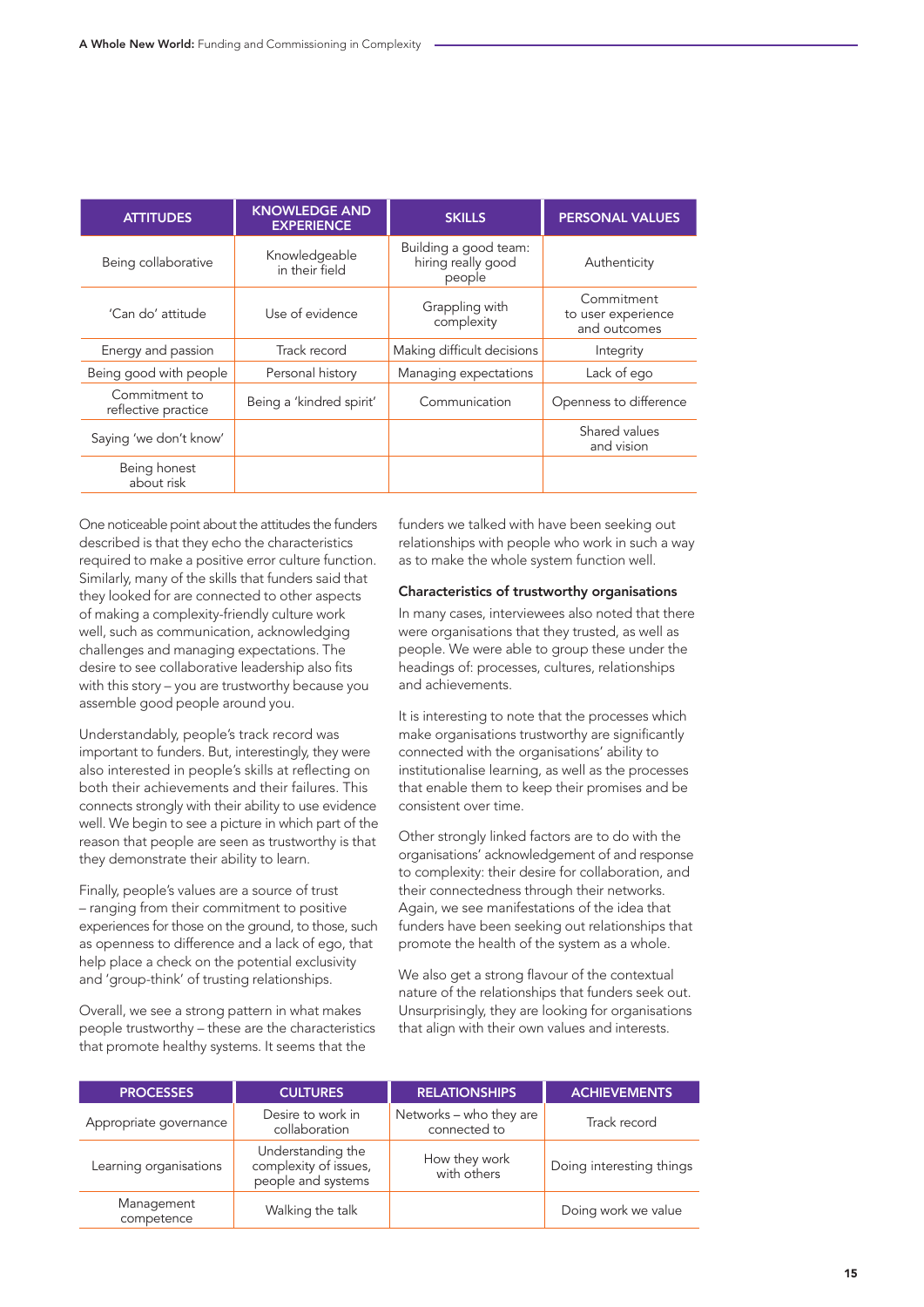## GAINS AND **CHALLENGES**

All of our interviewees agreed that this way of funding is challenging. So what drives the desire to make these in-depth changes not just to processes but to the cultures and behaviours of an organisation? What do they gain from it? And what are the challenges they face when seeking to implement these ideas?

**"**It is unquestionably a better way to do business. **"**

(Public Sector Commissioner)

## Gains

#### It's realistic and effective

**"**You've got to see the world as is, not as you wish it were. **"** (Charitable Funder)

Funders repeatedly mentioned a key motivation for working in this way: it felt more realistic and therefore provided a better starting point for action. Wishing the world were simple, so that interventions could be more easily controlled, is understandable, but inappropriate. Acknowledging the reality – the messy, complex systems we live and work in – is the first step to making changes. Doing so not only begins to "*recognise the human element,*" (Charitable Funder) but becomes "*more about the citizens*" (Public Sector Commissioner), ultimately resulting in funding that provides what is truly needed.

#### Better outcomes for people

**"**Systems create outcomes. **"**

(Charitable Funder)

**"**We need a next generation approach on [outcomes]. ... It's about how you get organisations learning and improving together – picking up overall change in an area, based on interconnections and inputs from lots of different organisations, not just one. **"**

(Charitable Funder)

The approach described by funders seeks to view the 'whole' person, their needs and opportunities. Looking at an individual 'in the round' requires a variety of different interventions which, when linked together, enable a systemic, joined-up response. Those interviewed believed this made better outcomes far more likely.

#### Understanding the role of funders

**"**It is not our role to make the change locally but it's our role to support the conditions for change to happen. **"**

(Charitable Funder)

Complexity friendly-funding recognises funders as conveners and influencers, not just cash machines. Funders felt working across the system in this way and being able to add value in more than financial ways helped to create greater impact in the work they funded.

#### Achieving systems change

Amongst many of the funders we spoke to, there is a strong desire to promote system change. The approach described here appears to be a way to fund and commission to achieve that.

This can be associated with a variety of factors, including trusting, honest, relationships and the role of learning as a way to promote success. Investment in connectivity between people, the quality of the relationships, and learning, creates effective feedback loops. And in this way, funders are investing in the health of the system to enable it to adapt and change.

Furthermore, interviewees saw that the work they were seeking to support was based on caring, trusting behaviour between people, which could serve as a model throughout the system.

**"**It shows me that you can find a space to be normal and human, even when you're at work. **"**

(Charitable Funder)

#### Creating a community and moving beyond power

Funders identified that working in this way helps to create a 'community' of people who trust one another and enables people to learn from one another's perspectives and work together better.

**"**So it's a much more, kind of, integrated crew. It's not solely a commissioning group or solely a public health group. **"**

(Public Sector Commissioner)

Exhibiting trust in a shared commitment to a common endeavour helps people to acknowledge and overcome the power dynamics inherent in funder/fundee relationships.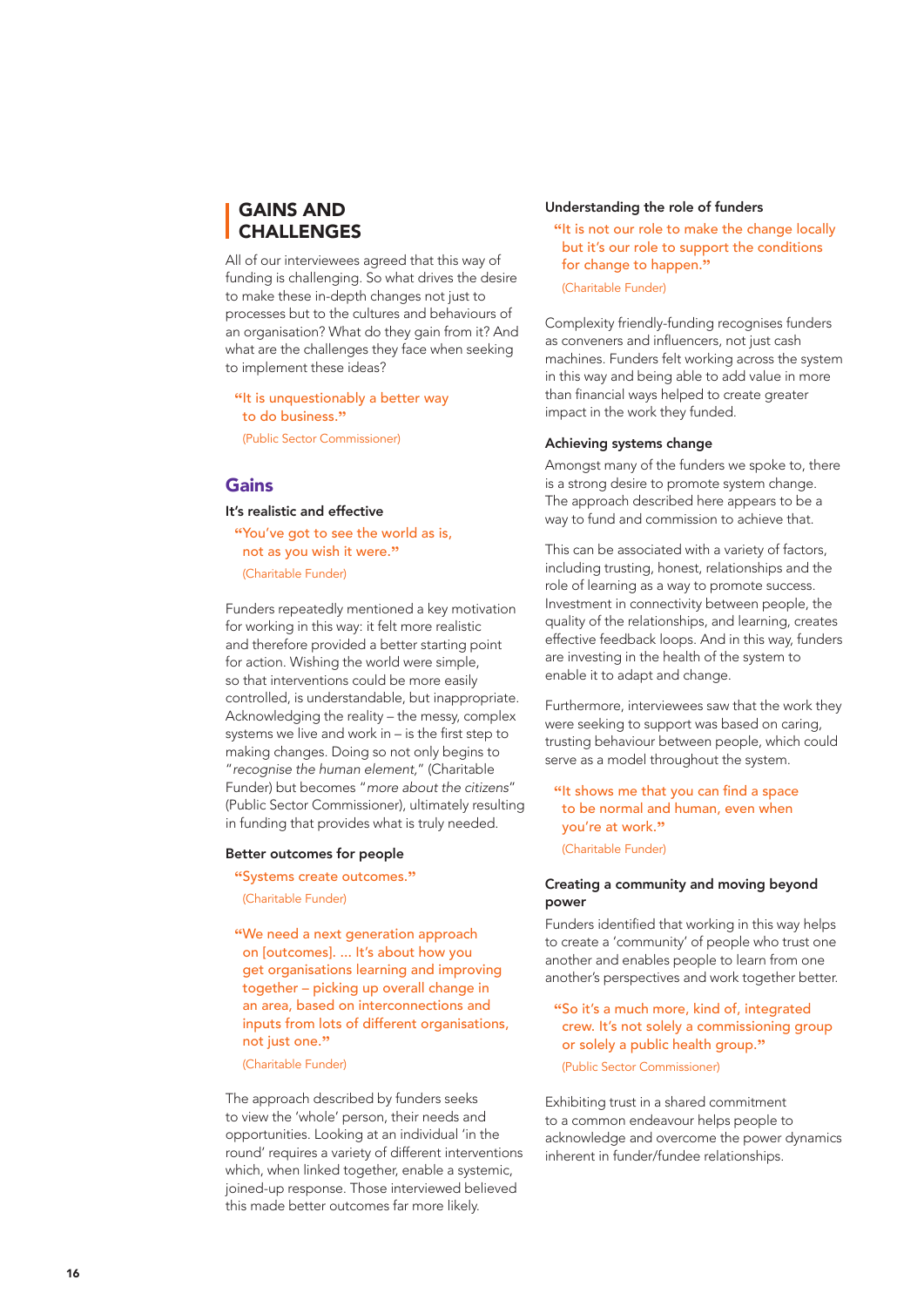## **Challenges**

#### Attribution and accountability

One of the most significant challenges in implementing complexity-friendly ways of working is that doing so challenges current notions of accountability.

In particular, it challenges the idea that an intervention (project, organisation or programme) can be held accountable for the impact it makes in the world. One commissioner had tried complexity-friendly processes, and retreated from them, because they did not produce the requisite evidence of "*better outcomes.*" Charitable funders spoke of the challenges of having to deal with the question, "*But what impact are we making?*" from their boards, and of finding evaluation to be "*hard.*" (Charitable Funder).

#### Knowing who to trust, and when to say goodbye

If funding decisions are built on relationships of trust, then knowing who to trust, and why, becomes a very significant question. Many funders said they relied on their own judgements here, and some felt that they would benefit from thinking about this is a more systematic way.

And how do you go about ending a funding relationship? Funders spoke of the challenges in creating effective boundaries and managing expectations, so that the process is as painless as possible. They noted that, even when this is managed well, it is difficult: this perhaps hints at an ongoing issue about achieving real, equitable partnership working between funder and fundee.

#### Letting go of control

When funded organisations are viewed as peers, rather than subordinates in a vertical accountability relationship, the shifts in power this entails can be difficult for both sides. Funders and commissioners spoke of the psychological challenge: people want to feel in control at work, and can feel apprehensive about letting go of power.

A complexity-friendly paradigm seems to oblige funders and commissioners to tolerate new risks, to manage their fear of the unknown, and to help build people's capacity to make effective decisions in situations of uncertainty. None of this is easy.

#### Competition or collaboration

To respond effectively to complexity requires a move away from competition between providers and grantees towards more effective collaboration. Funders and providers, both, need to look beyond their own organisation's immediate interests and goals. This can be hard, especially when the prevailing paradigm is one of competing for contracts and grants. Interviewees noted that competitive funding environments can create suspicion and mistrust between providers. It takes significant work to build positive trusting relationships when this has been the starting point.

#### A context of silos

Funders and public sector commissioners described the challenge of seeking to develop complexity-friendly approaches within larger contexts which do not work in this way. They mentioned problems with siloed funding at national government level, as well as the challenges faced by organisations who were funded in part through complexity-friendly approaches and in part via a culture of accountability for outcomes where contracts were viewed as transactions.

#### Skills gap

Despite recognising the importance of proper resourcing for learning, many funders still described the lack of skills, capacity and infrastructure which enabled effective learning – between both funders and those they fund. Some felt that we were still falling short on the effective use of data for learning, in part and in some places due to a "*lack of intelligence in the system.*" (Public Sector Commissioner).

#### Time

Interviewees frequently mentioned the time required to build the effective relationships on which a complexity-friendly paradigm depends. The approach is difficult to automate, and therefore to undertake at scale without significant resource. Funders also noted that the complexityfriendly funding paradigm demands that they view change over longer periods of time, and as a slow process which does not necessarily have predictable milestones. This requires bravery.

#### Investing in networks

Many funders felt that complexity-friendly funding required spending on collaboration infrastructure that enables relationship building and learning. In the past, this has been difficult to justify to key decision-makers because it does not directly lead to identifiable outcomes and can be seen to divert money away from other 'worthy causes'.

#### Hard to do at volume

One of the seemingly inescapable challenges for this funding paradigm is that it is challenging to do at high volumes, without significant resource. If funding is built on human relationships, then such relationships require significant investment in people and time.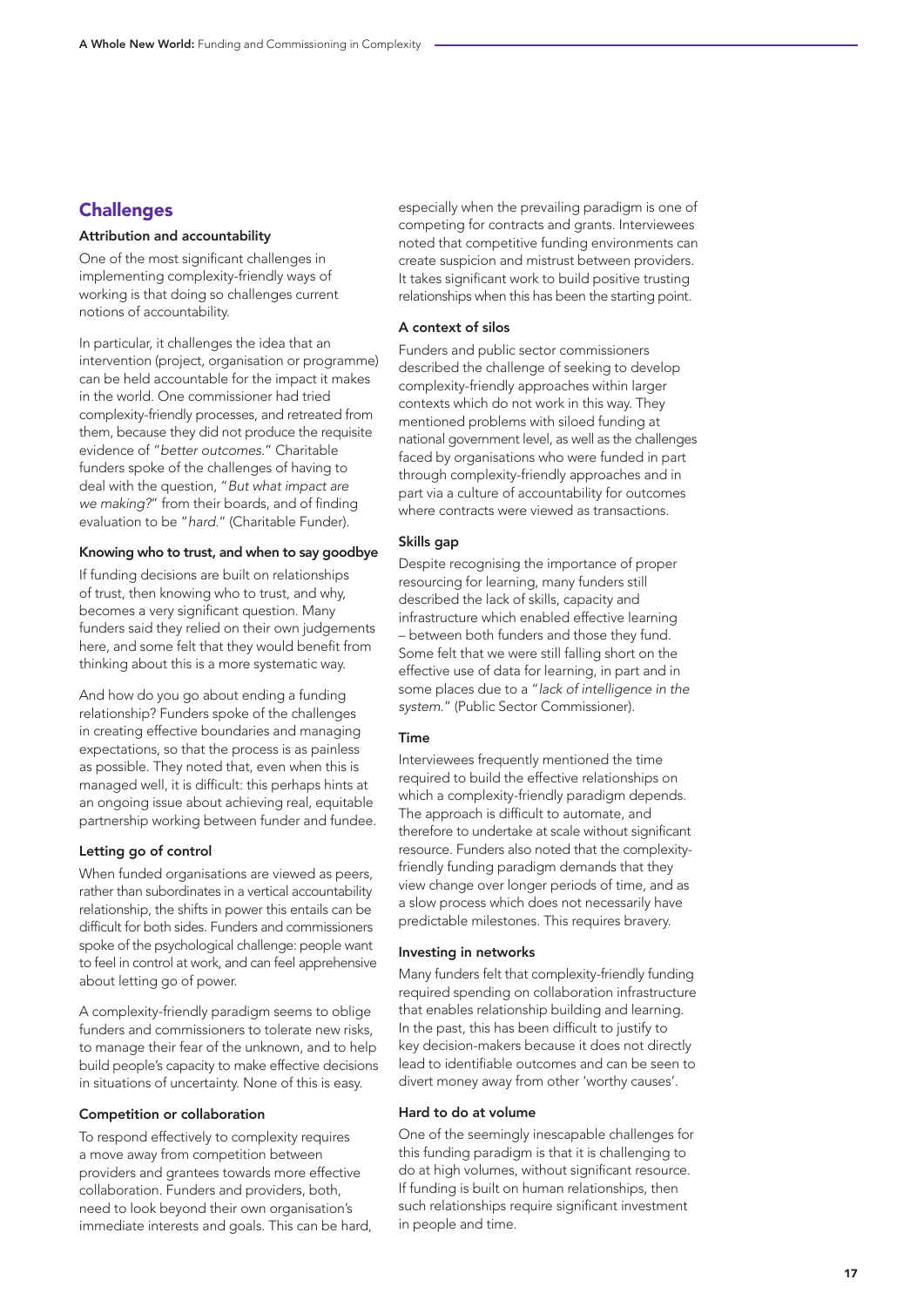## WHAT NEXT?

This report is a starting point in a conversation which at its heart is about adopting cultures and practices that are better suited to improving lives in the complex, messy world in which we live. Rather than engaging in intellectual debate about new approaches to supporting social change, our ambition in undertaking this work is to shine a light on changing practice in the real world and – crucially – on how funders might together learn and improve their practice.

> Below we suggest some possible areas for action. We invite all those who fund and deliver social interventions with an interest in complexity to join us in exploring these and other ideas.

## EXPLORING THE ISSUES …

## Accountability and risk

Complexity-friendly funding is not linear. It steps away from a belief that calculations on impact can be made by tracking inputs, outputs and outcomes within definable boundaries. Instead it recognises the interrelation between multiple actors on multiple outcomes. All of this challenges old notions of narrow accountability and impact. This requires a significant shift in thinking and many are grappling with this issue and its implications. Funders and commissioners will need to find ways to become more comfortable with uncertainty.

However, accountability questions do not disappear completely. There is still a role for traditional vertical accountability, for example, in combating fraud. Likewise, what is the role for other forms of accountability, such as horizontal (peer to peer) accountability, and accountability to those who are served? There is much more work to be done to further develop accountability frameworks within a complexityfriendly paradigm.

Finally, letting go in this way requires a new attitude to risk and to its appropriate management.

## Learning: context and systems

Learning is recognised as the key to ongoing improvement and lasting impact, but putting this insight into action requires more work. Understanding which methods create the effective feedback loops that drive adaptation is important too. How do we best create learning cultures, processes and systems? And how do these work at different levels (at the frontline, in leadership) and at different scales (neighbourhood to nationally)? If we let go of attribution, how can we interpret the measurements and data we gather, to learn most effectively? And how can different contexts learn from one another, if

context radically affects results?

## … AND BUILDING THE PRACTICE

### Funded organisations

We need to better understand the perspective of the organisations who are supported through this approach. What are their experiences? What advantages does it give them? And what new challenges does it create? What stories do they tell of the impact on beneficiaries?

Furthermore, if a significant horizontal (peer to peer) dimension to accountability develops, it will require funded organisations to change their accountability practices. Will they do so? And what support will they require?

- → A series of open feedback fora could be used to point the way for improvement for funding organisations, building on work like the recent Listening for Change report (Blagrave Trust and Esmée Fairbairn Foundation 2017). This would go beyond the constraints and sensitivities inherent in the binary relationship between funder and fundee, and instead address the effect of practice of the funding sector at large (e.g. trusts and commissioners) on the funded sector (e.g. grantees and providers) and build up a clearer picture of the Funding Ecology around them' (Kippin and Swinson Reid, 2015). Such sessions might ask, what practices inhibit or support organisations to respond to complexity? What needs to change, and how? How do different forms of support interrelate? Do they cause inconsistencies, challenges or pressures for those being funded? Such endeavours – whether one-offs or regular opportunities for reflection and input – could be well supported by a coalition of funders and wide reaching in their impact.
- → For commissioners, enabling collaborative working among funded organisations is a challenge in an environment which traditionally encourages competition. Nonetheless, many are exploring models of collaborative commissioning and are making efforts to build new partnerships, particularly across VCS organisations. Working with local VCS representative bodies and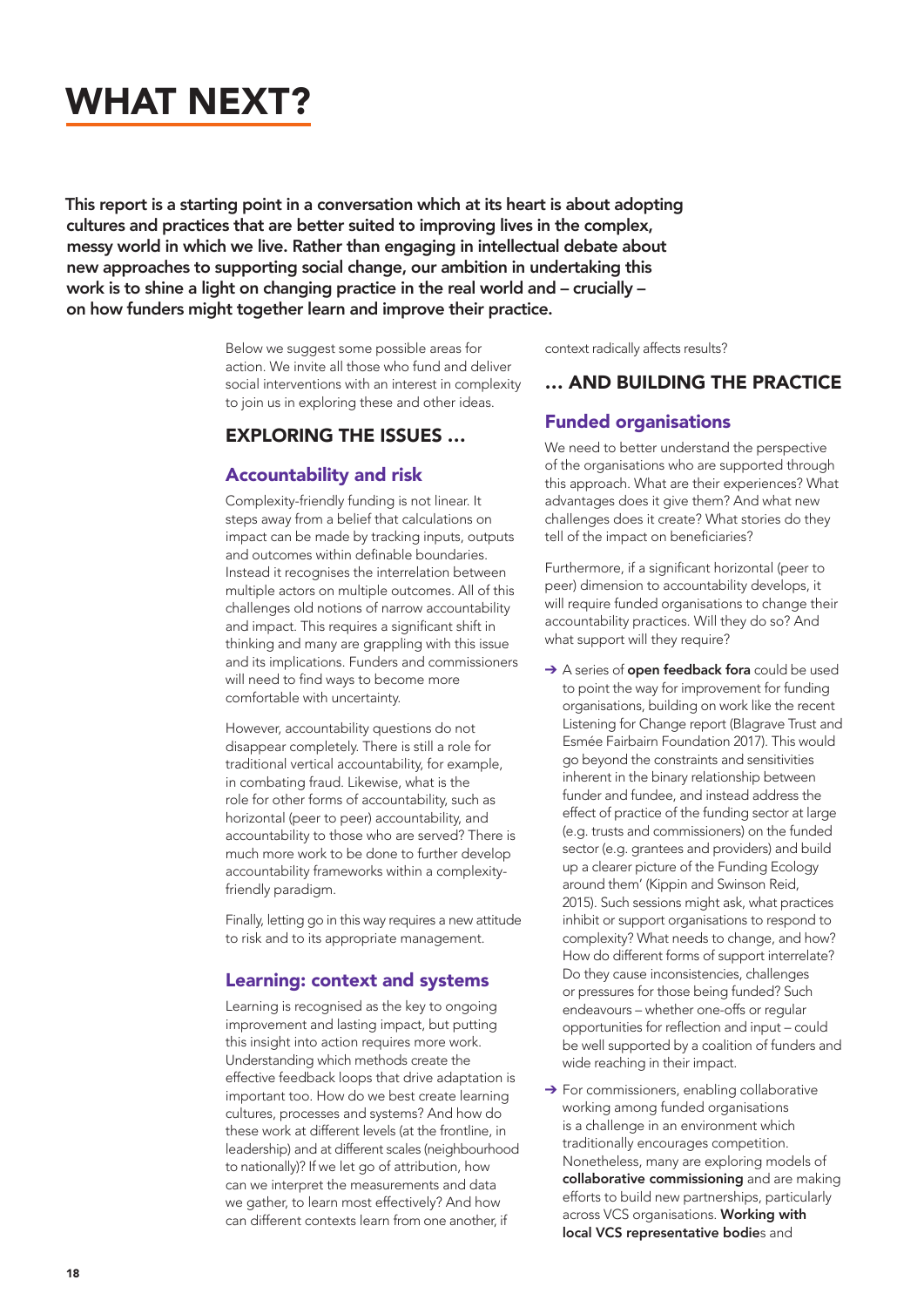intermediaries, public sector commissioners across the range could strengthen their role as brokers. Such groups could help explore questions around commissioning practice and how it supports or inhibits organisations to respond to complexity.

## Charitable funders and public sector commissioners

At this initial stage of enquiry, we wanted to explore emerging practice among charitable funders and public sector commissioners as organisations with similar problems concerning the distribution and management of resources which seek to bring about social good. They are of course distinct, and further efforts are needed to understand the broader picture in both sectors.

In practice, the challenges of implementing a new way of working will be very different for these two funders for a variety of reasons – different governance and regulatory environments, distinct pressures and expectations around rising demand and diminishing resource. And each sector is far from homogeneous: small family trusts typically operate quite differently to large foundations. Cultures and behaviours are distinct between health commissioners and local authorities. These all need to be understood and explored.

At a time when **place-based** funding approaches are of particular interest and the two are increasingly asking questions about how they might best work together, a need for concerted shared learning and joint action is emerging.

Charitable funders and public sector commissioners have not traditionally been close bedfellows, yet as the roles of the sectors shift and austerity and rising demand necessitate new approaches, that is beginning to change. Some have historically been better at this than others (for example community foundations) but there is still a real need to strengthen and accelerate collaboration. Networks of learning, leading to joint action, are worth investigating and might be more tangible and achievable among funders exploring particular areas of concern.

Many charitable funders see the act of convening as central to their role, supporting learning networks and the like. What is far less common is funders engaging in such networks with their peers to assess their own approaches and methods and learn together for greater impact. To further the understanding and impact of complexity-friendly funding, an action learning programme among a small set of foundations could be effective. Set over the medium term this could explore the issues above, examine the impact of varied approaches and experiment with developmental evaluation techniques as a cohort. Specific work with trustees around accountability, measurement and risk might also support progress.

For public sector commissioners, platforms exist for sharing learning; for example, the Commissioning Academy and particular groups such as the Co-operative Councils Innovation Network. These and other platforms could offer the opportunity to establish a small group of commissioners from local areas as a community of practice who are explicit about their desire to do things differently and have an appetite for trialling new ways of working. With the right support and buy in from senior staff, such a group could take an action learning approach to effective responses to complexity, sharing learning and modelling methods in relation to tricky issues such as accountability. With budgets around innovation constrained, a clear case would need to be made for such an approach and might be more effectively achieved by aligning around specific issue areas such as ageing or mental health, where there are particularly acute issues of rising demand.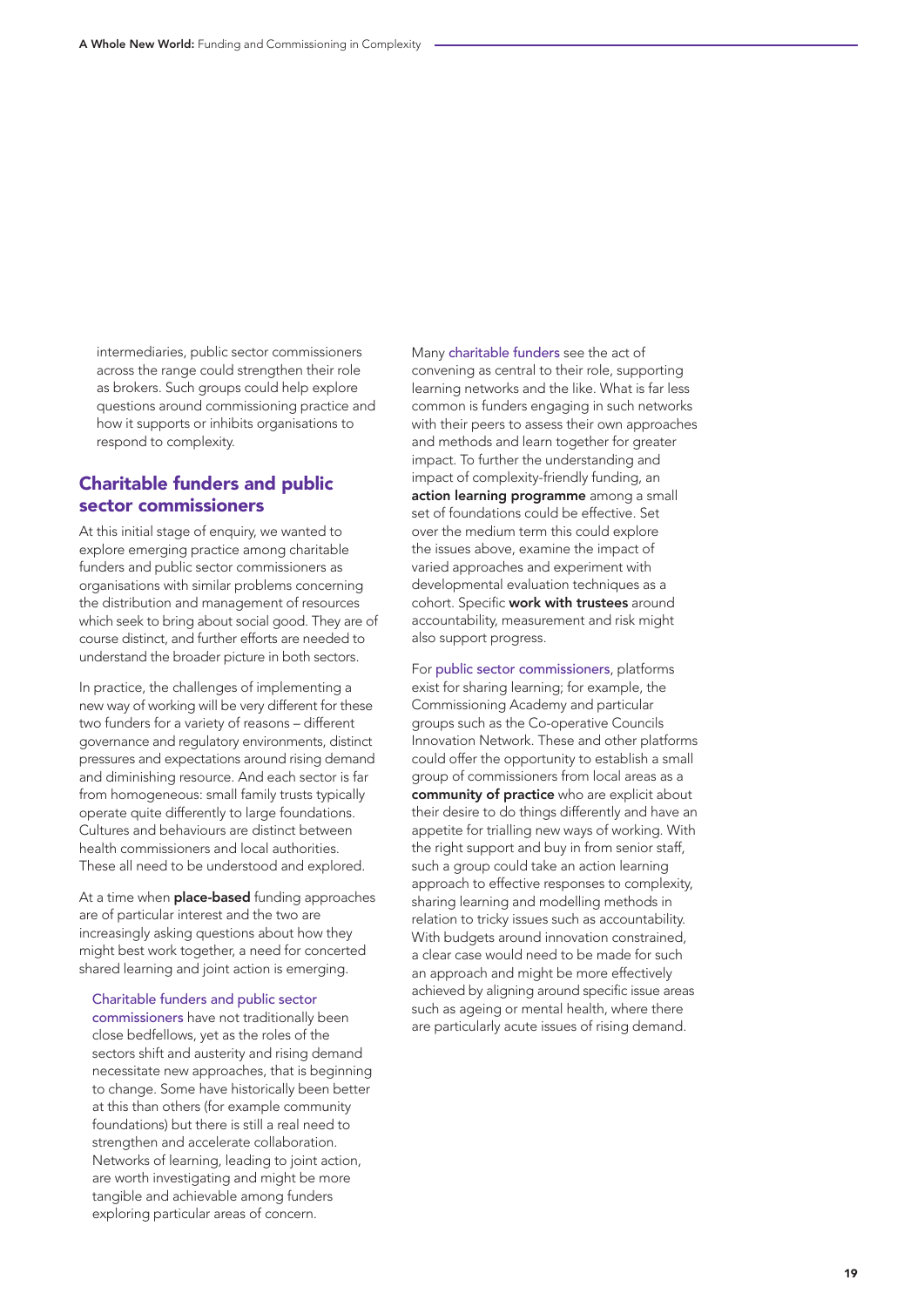## Broader stakeholders

There is value in creating communities of learning among peers in all these groups – but there is clear value too in funders brokering wider, diverse collaborations between stakeholders.

➔ With many of the funders interviewed describing their role in convening and nurturing across the whole system, bringing together unusual collaborations, from frontline staff to directors, funders to grantees, and across silos and sectors is clearly powerful. At a time of significant political and social flux, the approaches outlined here are offered as anchor points, grounded responses to complexity from those whose job it is to support social interventions. They are a set of ideas which offer clues as to how funders are putting the theory of systems change and complexity into practice. They need developing and deepening but the potential win for doing so is great – a new way of working which can move us on from a top-down, targetdriven culture which neither responds to the complexity of people's lives nor manages costs across the system effectively. Now more than ever we need to adopt more human, relational and equitable approaches to funding which embrace the complexity of the world and value the outcomes that matter most to people. We invite all those with an interest in exploring how this is done to join us.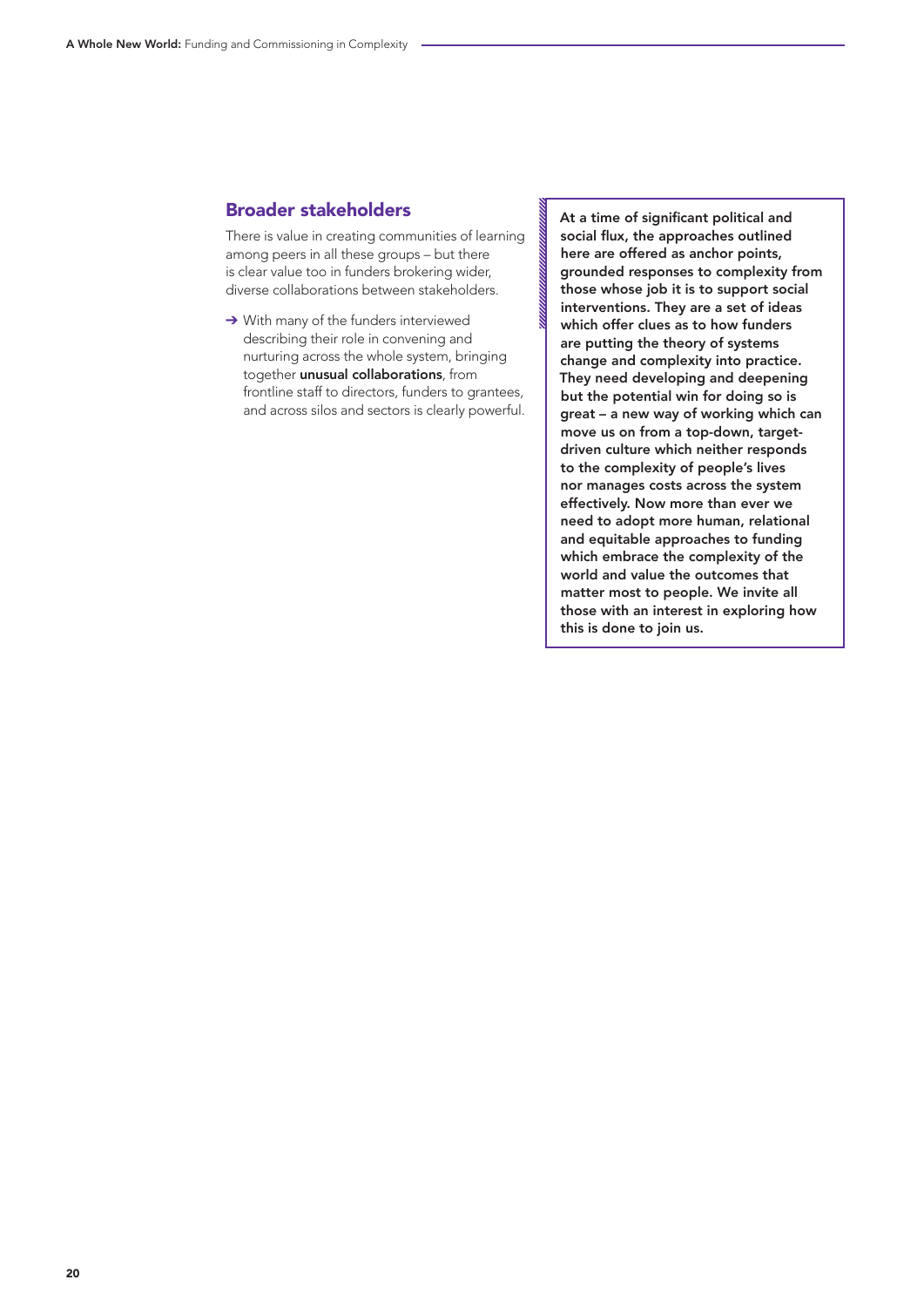## REFERENCES

Below, B. (2016) 'Out of complexity, a third way?' OECD, http://oecdinsights.org/2017/02/07/out-ofcomplexity-a-third-way/. Accessed 24 April 2017

Big Lottery Fund (2009) Big Thinking: Strategic Framework 2009–2015

Big Lottery Fund (2014) Commissioning Better Outcomes Fund: https://www.biglotteryfund.org.uk/ sioutcomesfunds Accessed 15 February 2017.

Boulton, J. Allen P. and Bowman C. (2015) Embracing Complexity: Strategic Perspectives for an age of turbulence. Oxford University Press

Bowman, C and Pavlov, A (2014) 'Strategy Practices and the Micro-foundations of Advantage' Conference paper, delivered a Strategic Management Society Special Conference, Copenhagen, Denmark, 13–15 June 2014

Brest, P (2012) A Decade of Outcomes-Oriented Philanthropy, Stanford Social Innovation Review, https://ssir.org/articles/entry/a\_decade\_of\_outcome\_oriented\_philanthropy Accessed 4 April 2017

Buchanan, J. and Tullock, G. (1962) The Calculus of Consent. Indianapolis, IN: Liberty Fund, Inc.

Byrne, D. and Callaghan, G. (2014), Complexity Theory and the Social Sciences: The State of the Art, London: Routledge

Cabinet Office (2011), Open Public Services White Paper, London: HM Government.

Ferlie, E., Ashburner, L., Fitzgerald, L. and Pettigrew, A. (1996), New Public Management in Action, Oxford: Oxford University Press.

Hartnell, C., Hodgson, J. and Knight, B. (2014) 'Strategic or emergent: why are we stuck in the swimming pool?' http://www.alliancemagazine.org/analysis/strategic-or-emergent-why-are-we-stuckin-the-swimming-pool/ Accessed March 2017.

Housden, P (2016), Rethinking Public Services, Centre for Public Impact

Kania, J., Kramer, M., and Russell, P. (2014), 'Strategic Philanthropy for a Complex World' (see respondents on Stanford Social Innovation Review https://ssir.org/articles/entry/strategic\_ philanthropy)

Kippin, H and Swinson Reid, R (2015) 'A New Funding Ecology – A Blueprint For Action' http:// wordpress.collaboratei.com/wp-content/uploads/A-New-Funding-Ecology-\_-A-Blueprint-For-Action\_ Digital.pdf Accessed 24 April 2017

Laloux, F. (2016) Reinventing Organizations: An Illustrated Invitation to Join the Conversation on Next-Stage Organizations. Nelson Parker

Lowe, T and Wilson, R. (2015) 'Playing the Game of Outcomes-based Performance Management. Is Gamesmanship Inevitable? Evidence from Theory and Practice', Social Policy and Administration (e-edition)

Melnyka, S et al (2014), 'Is performance measurement and management fit for the future?' Management Accounting Research 25 173–186

Muir, R and Parker I. (2014) Many to Many: How the Relational State will transform public services, ippr.

Patrizi et al (2013) 'Eyes Wide Open: Learning as Strategy Under Conditions of Complexity and Uncertainty' The Foundation Review, Vol 5:3

Pink, D (2009). Drive, the Surprising Truth about What Motivates Us. Riverhead Books.

Social Finance (2016), http://www.socialfinance.org.uk/introduction-to-the-reconnections-socialimpact-bond/ Accessed 21 April 2017

Tomkinson, E (2016) 'Outcome-based contracting for human services', Evidence Base, Volume 2016 , Issue 1 , Pages 1-20

Webster, R. (2016) Payment by Results: An interactive tool for commissioners, investors and providers: http://pbr.russellwebster.com Accessed 15 February 2017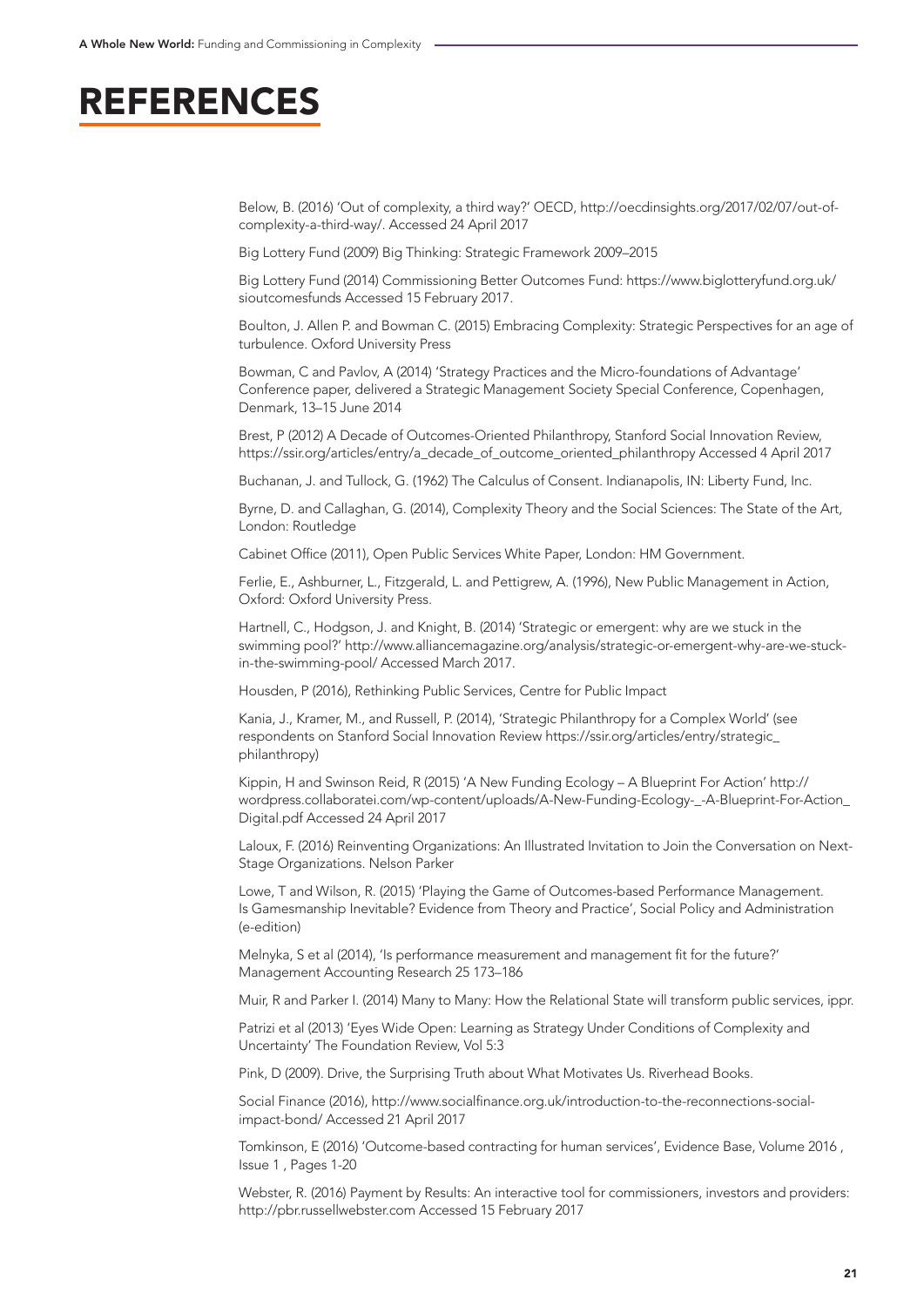## APPENDIX 1: ACKNOWLEDGEMENTS

The authors wish to extend sincere thanks to the Big Lottery Fund, without whose ongoing support it would not have been possible to initiate this exploratory work. Enormous gratitude is shared too with all the people and organisations who have contributed to this work: from the people who helped shape the proposal and the research, to those who gave their time to be interviewed. A big 'thank you' to all those people from the following organisations:

Association of Charitable Foundations Ballinger Charitable Trust Barrow Cadbury Trust Big Lottery Fund Buttle UK Calouste Gulbenkian Foundation Centre for Information Sharing Excellence Centre for Innovation in Voluntary Action Children England Cripplegate Foundation Esmée Fairbairn Foundation Lankelly Chase Foundation Leeds South and East Clinical Commissioning Group London Funders Millfield House Foundation North East Together: Leaders Network for Social Change NCVO Oldham Clinical Commissioning Group Plymouth City Council Power to Change Suffolk County Council Tyneside and Northumberland Mind Trust for London Tudor Trust Wevolution Whitman Institute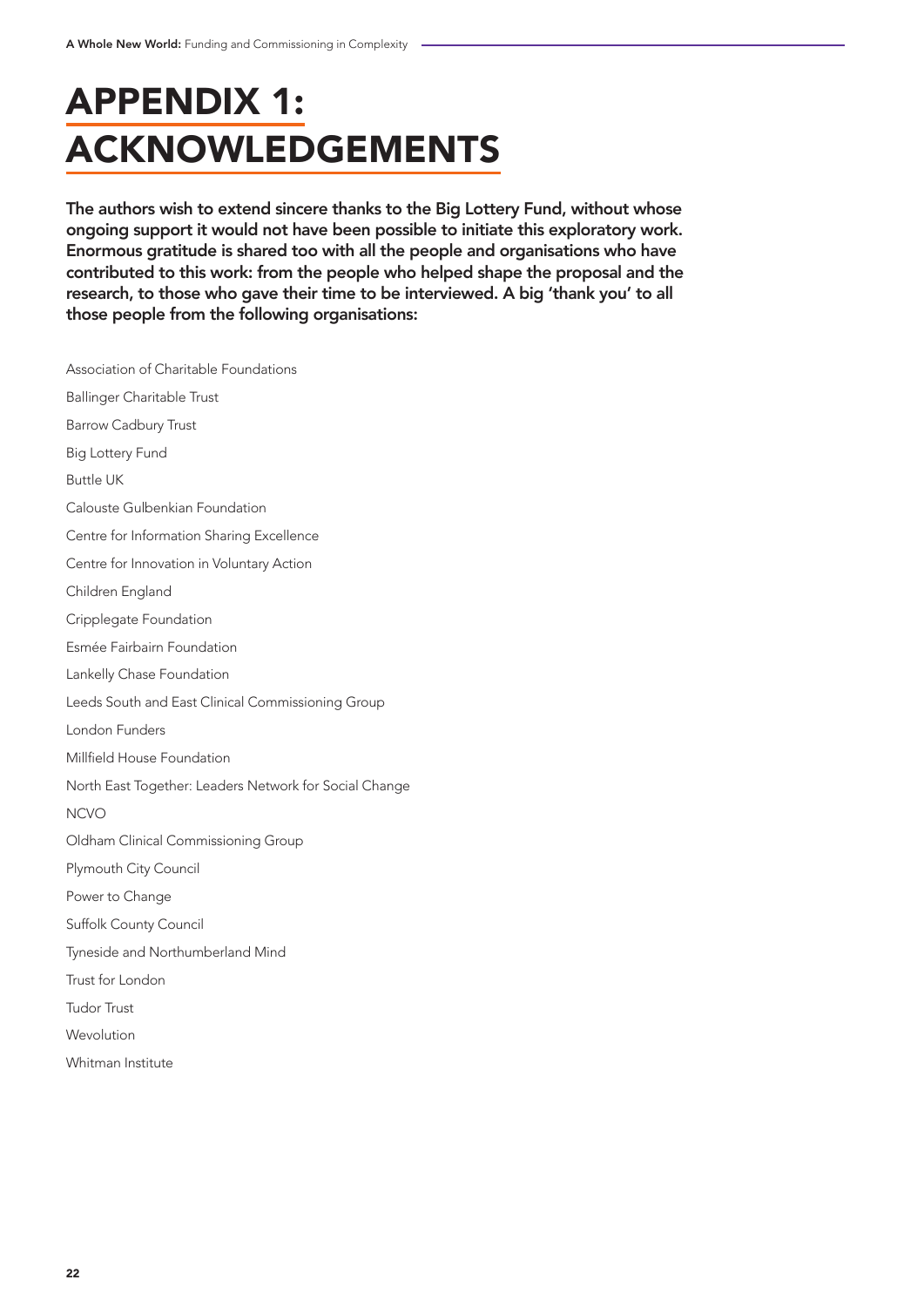## APPENDIX 2:

Building on the information and ideas from the interviews, and putting them through the lens of complexity theory, we can make a first attempt at identifying the potential differences between the perspectives and practices which could enact a complexityfriendly approach to funding and commissioning and those within the NPM tradition. This is not intended as a definitive guide – it is necessarily partial and undoubtedly will be corrected, refined and improved upon by others. It is offered as an illustration of what the new paradigm could entail, for those who find such concrete examples helpful.

|                                                   | <b>COMPLEXITY-FRIENDLY FUNDING</b>                                                                                                                                                 | <b>NPM APPROACH</b>                                                                                                                                                          |
|---------------------------------------------------|------------------------------------------------------------------------------------------------------------------------------------------------------------------------------------|------------------------------------------------------------------------------------------------------------------------------------------------------------------------------|
| <b>Principles</b>                                 | Motivation is intrinsic – the values of people and<br>organisations drive them to work well                                                                                        | Motivation is extrinsic - people and organisations<br>must be incentivised to work well                                                                                      |
|                                                   | Learning and horizontal accountability drives<br>improvement - holding structured conversations<br>between peers is the mechanism for improved<br>practice                         | Vertical accountability drives improvement -<br>holding subordinates accountable for the results<br>they produce is the mechanism for improved<br>practice                   |
|                                                   | Context matters - even small changes in context<br>significantly affect how practice works. 'What works'<br>must be determined within each context.                                | 'Best practice' matters - evidence says that there is<br>a 'right' way of doing things ('what works'), which<br>will produce good results in all roughly similar<br>contexts |
|                                                   | Outcomes are emergent properties of complex<br>systems - they cannot be attributed to people,<br>organisations or programmes.                                                      | Outcomes are delivered by organisations/<br>programmes - they can (and should) be attributed<br>to these interventions.                                                      |
|                                                   | There is interdependence between all elements<br>of the system. If purchasers and providers are<br>split, they must create relationships which enable<br>effective feedback loops. | Purchaser-provider split enables healthy<br>competition.                                                                                                                     |
| Role of<br>service users/<br><b>beneficiaries</b> | Co-creators of outcomes<br>Ongoing dialogue with others in the system about<br>the nature of provision                                                                             | Involved in the specification of desired outcomes<br>(but may be overruled by paying customers - i.e.<br>funders)<br>Provide feedback on quality of service                  |
| Roles of<br>funder/<br>commissioner               | Identify a shared purpose for a system - potentially<br>in terms of high level outcomes                                                                                            | Identify desired outcomes and metrics for what<br>counts as success                                                                                                          |
|                                                   | Funder as an agent of change                                                                                                                                                       | Funder as money responding to a need                                                                                                                                         |
|                                                   | Build and nurture effective relationships between<br>elements of the system - support network<br>infrastructure and help to create trust                                           | Create a fair marketplace - a 'level playing field'<br>for organisations to compete to deliver desired<br>outcomes for the lowest cost                                       |
|                                                   | Distribute resources to the system as a whole, and<br>to trusted elements within it                                                                                                | Distribute resources on a competitive basis                                                                                                                                  |
|                                                   | Create feedback loops which enable learning                                                                                                                                        | Manage the performance of funded/contracted<br>organisations using outcome metrics                                                                                           |
| Role of<br>funded<br>organisations                | Partners                                                                                                                                                                           | Service providers                                                                                                                                                            |
|                                                   | Flexible delivery - work which responds to<br>changing strengths and needs of those they serve                                                                                     | Contract delivery - work which meets the<br>specifications of their contract                                                                                                 |
|                                                   | Horizontal (peer to peer) accountability -<br>Accountable to other actors in the system for the<br>quality of their delivery                                                       | Vertical accountability - Accountable to<br>commissioners for meeting service specifications                                                                                 |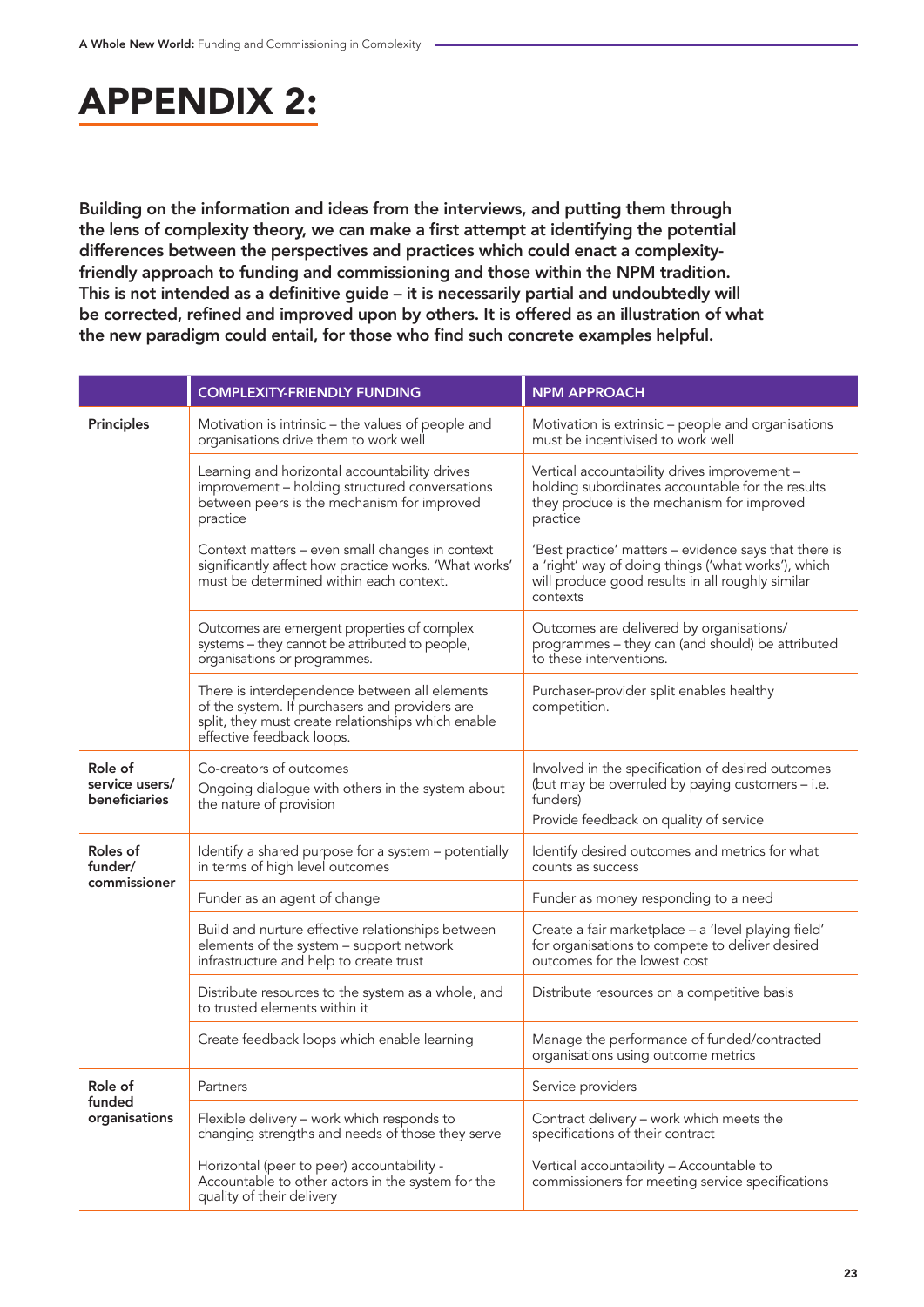|                  | <b>COMPLEXITY-FRIENDLY FUNDING</b>                                                                                                                           | <b>NPM APPROACH</b>                                                                                                           |
|------------------|--------------------------------------------------------------------------------------------------------------------------------------------------------------|-------------------------------------------------------------------------------------------------------------------------------|
| Culture          | Learning is key                                                                                                                                              | Delivering against agreed outcomes is key                                                                                     |
|                  | Positive error culture - people talk about mistakes<br>and uncertainty                                                                                       | Celebrating success - people talk about 'what works'                                                                          |
|                  | Openness to change - we don't have all the<br>answers, and the nature of the challenge will<br>change rapidly                                                | Certainty – we know what the problem is and we<br>know what works. The task is to take it to scale.                           |
|                  | Relationships and rich conversations are important                                                                                                           | Relationships are transactional                                                                                               |
| <b>Processes</b> | Enquiry and research maps current systems -<br>generates information about current practice,<br>potential gaps, and the actors and relationships<br>involved | Enquiry and research identifies a problem and the<br>known best-practice in responding to it.                                 |
|                  | Measure and collect data for learning - to reflect on<br>and improve our practice                                                                            | Measure and collect data for performance<br>management - to make ourselves accountable<br>to others and to demonstrate impact |
|                  | Developmental funding - support the development<br>of new ideas/ways of working<br>Relational/trust-based funding - e.g. long-term,<br>unrestricted funding  | Competitive grant-making/procurement.                                                                                         |
|                  | Learning systems - facilitated conversations about<br>practice improvement                                                                                   | Outcomes-based performance management -<br>e.g. Payment by Results                                                            |
|                  | Build and nurture network infrastructure                                                                                                                     | Expect a network to build without added time<br>and investment                                                                |
|                  | Invest in quality of relationships                                                                                                                           | Invest in project delivery                                                                                                    |